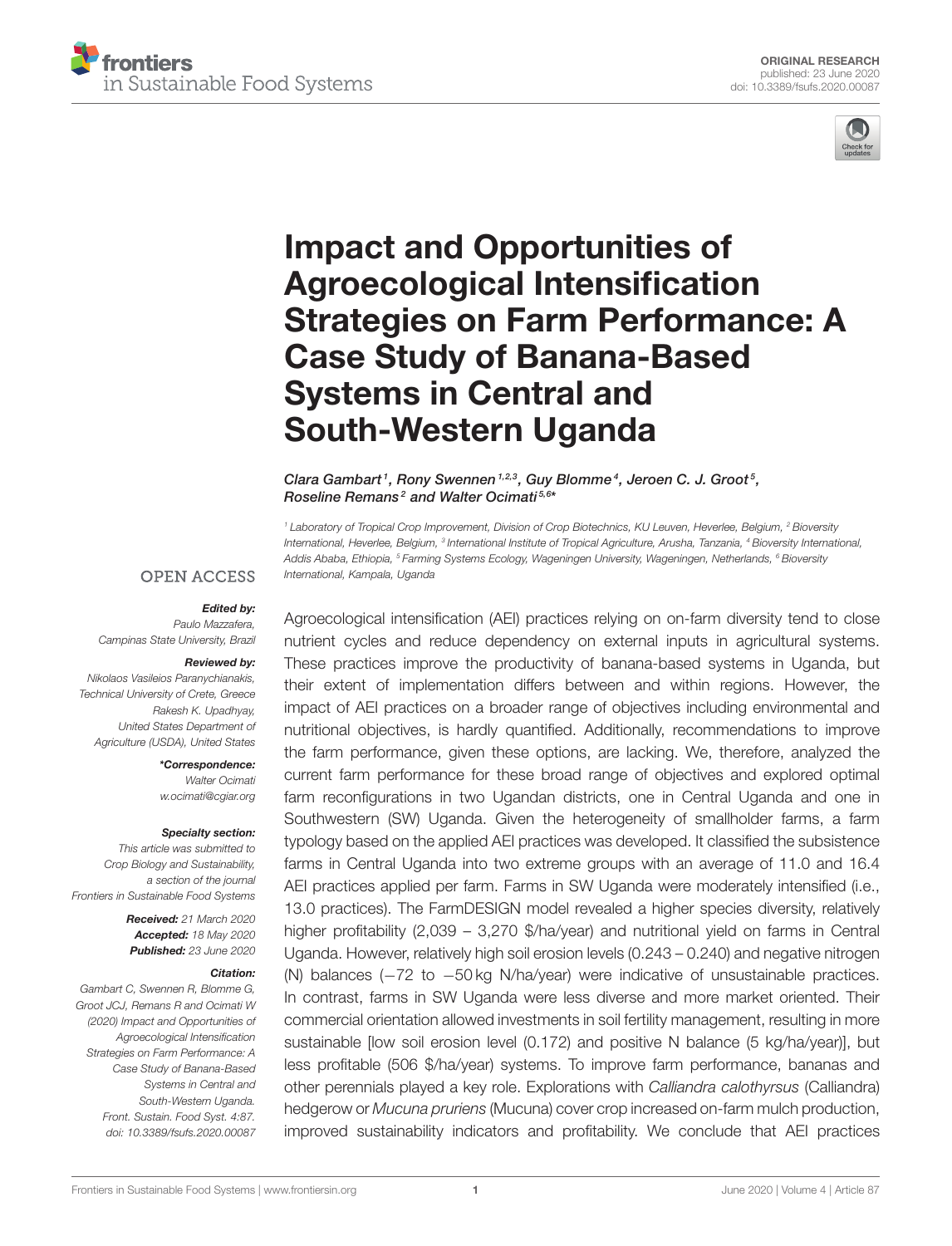can improve farm performance, and a more intensive use would be beneficial. In addition, the FarmDESIGN model provides a useful tool for redesigning these farms, proposing different redesigns depending on farmers' objectives (profitability, productivity or sustainability), and for evaluating *ex ante* the impact of new agricultural measures on farm performance.

Keywords: agroecology, farm typology, FarmDESIGN, farm performance, farm optimization, nutritional yield, profitability, sustainability

#### INTRODUCTION

East African highland bananas and ABB type cooking/beer bananas (Musa spp.) are important components of the production landscape in Uganda [\(Gold et al., 2002;](#page-11-0) Němečková et al., [2018\)](#page-11-1), especially in the country's Central and South-western region [\(UBOS and MAAIF, 2010\)](#page-12-0). As a cheap all year-round energy source, rich in vitamin A, B6 and C, bananas contribute to small-scale farmers' food and income security (Frison and Sharrock, [1999;](#page-11-2) [Abele et al., 2007\)](#page-10-0). However, over the past 16 years, banana yield decreased with 1.5 tons/ha, resulting in an average yield of 4.3 tons/ha in 2017 [\(FAO, 2019\)](#page-11-3)<sup>[1](#page-1-0)</sup>. Increased land pressure due to rising population densities [\(Fermont et al., 2008\)](#page-11-4), soil fertility decline [\(Stoorvogel and Smaling, 1990;](#page-11-5) [Bazira et al.,](#page-10-1) [1997;](#page-10-1) [Bekunda and Manzi, 2003\)](#page-10-2), drought [\(Wairegi et al., 2010;](#page-12-1) [van Asten et al., 2011\)](#page-12-2) and biotic stresses of pests, diseases and weeds [\(Tinzaara et al., 2009,](#page-11-6) [2018\)](#page-11-7) are reported to contribute to this yield decline.

Sustainable intensification of the land currently under agricultural production is required to avoid further expansion into forest- or non-cultivated land [\(Wairegi and van Asten,](#page-12-3) [2010\)](#page-12-3). Although fertilizer application is reported to have beneficial effects on banana production [\(Meya et al., 2020\)](#page-11-8), adoption remains low due to high prices, low availability and poor market access. The practice is also only profitable in regions with good farm gate prices (e.g., close to Kampala) and good crop responses (e.g., Southern-Uganda) [\(Wairegi and van Asten,](#page-12-3) [2010\)](#page-12-3). Therefore, agroecological intensification (AEI) practices that enhance the profitability, sustainability and nutritional yield on smallholder farms could offer opportunities for substantial improvement of the performance of these farms. As defined by [Wezel et al. \(2015\)](#page-12-4), "AEI is a way of improving the performance of agriculture while minimizing environmental impacts and reducing dependency on external inputs through integration of ecological principles into farm- and system management." Besides increasing production and minimizing environmental impact, elements such as social and cultural perspectives are also included. Practices like mulching, intercropping, crop rotations, integrated soil- and nutrient management, soil- and water conservation, integrated pest management and biological control strategies and a balanced and more efficient use of fertilizers are mentioned as possible AEI strategies by different authors [\(Gliessman, 2000;](#page-11-9) [Côte et al., 2010;](#page-10-3) [Karamura et al., 2013;](#page-11-10) [Vanlauwe et al., 2013;](#page-12-5) [Wezel et al., 2015\)](#page-12-4).

Several studies report the application of AEI practices on banana-based farms in Uganda and the Great Lakes region [\(Katungi et al., 2006;](#page-11-11) [Jassogne et al., 2013;](#page-11-12) [Mpiira et al., 2013;](#page-11-13) [Ocimati et al., 2013;](#page-11-14) [Ssebulime et al., 2017\)](#page-11-15). Here, bananas are integrated in a wide range of cropping systems, ranging from monocultures to intercropping- and mixed farming systems [\(Karamura et al., 1998\)](#page-11-16). While in Uganda's Southwestern region banana plots are more likely to be pure stands, crop diversity within the banana field increases toward the country's Central region. Beans (Phaseolus vulgaris) [\(Karamura et al., 1998\)](#page-11-16), coffee (Coffea spp.) [\(Jassogne et al., 2013\)](#page-11-12) or agroforestry species such as jackfruit (Artocarpus heterophyllus), natal fig (Ficus natalensis), albizia (Albizia coriaria) and mango (Mangifera indica) are often intercropped with banana [\(Mpiira et al., 2013\)](#page-11-13). However, the system's performance (profitability, productivity and sustainability) in general and the effect of the different farm components on farm performance, more specifically, are not yet fully quantified. Moreover, recommendations on how to intensify banana-based systems with these AEI practices are lacking [\(Ssebulime et al., 2017\)](#page-11-15).

Therefore, this study focuses on the quantification of current banana-based systems in terms of their profitability, sustainability (soil N balances and soil erosion levels) and nutritional yield (dietary energy, vitamin A and iron) at the farm system level. Additionally, windows of opportunities for the improvement of the systems, given the initial farm components, are explored. As smallholder farms are characterized by a large array of farm components, all interrelated, the FarmDESIGN model [\(Groot et al., 2012;](#page-11-17) [Ditzler et al., 2019\)](#page-11-18), was used to facilitate the redesign process. The different agroecological and socio-economic conditions farmers are faced with, also result in a large diversity between farms even within the same geographic region. In addition, production constraints faced by farmers determine their possibilities to adopt intensification practices. To overcome the potential challenges due to the heterogeneity among farmers, this study uses farm typologies to group farmers into more homogeneous groups on the basis of the currently applied AEI practices.

## MATERIALS AND METHODS

#### Project, Site Selection, and Study Area

The fieldwork was conducted in two Ugandan districts: Kiboga district [0◦ 49′ 48.8′′ N, 31◦ 51′ 36.8′′ E; 1,210 meters above sea level (m.a.s.l.)] in Central Uganda and Isingiro district [0° 50′ 43.8′′ S, 31◦ 0 ′ 30.1′′ E; 1,510 m.a.s.l.] in SW Uganda.

<span id="page-1-0"></span><sup>1</sup><http://www.fao.org/faostat/en/#data/CC>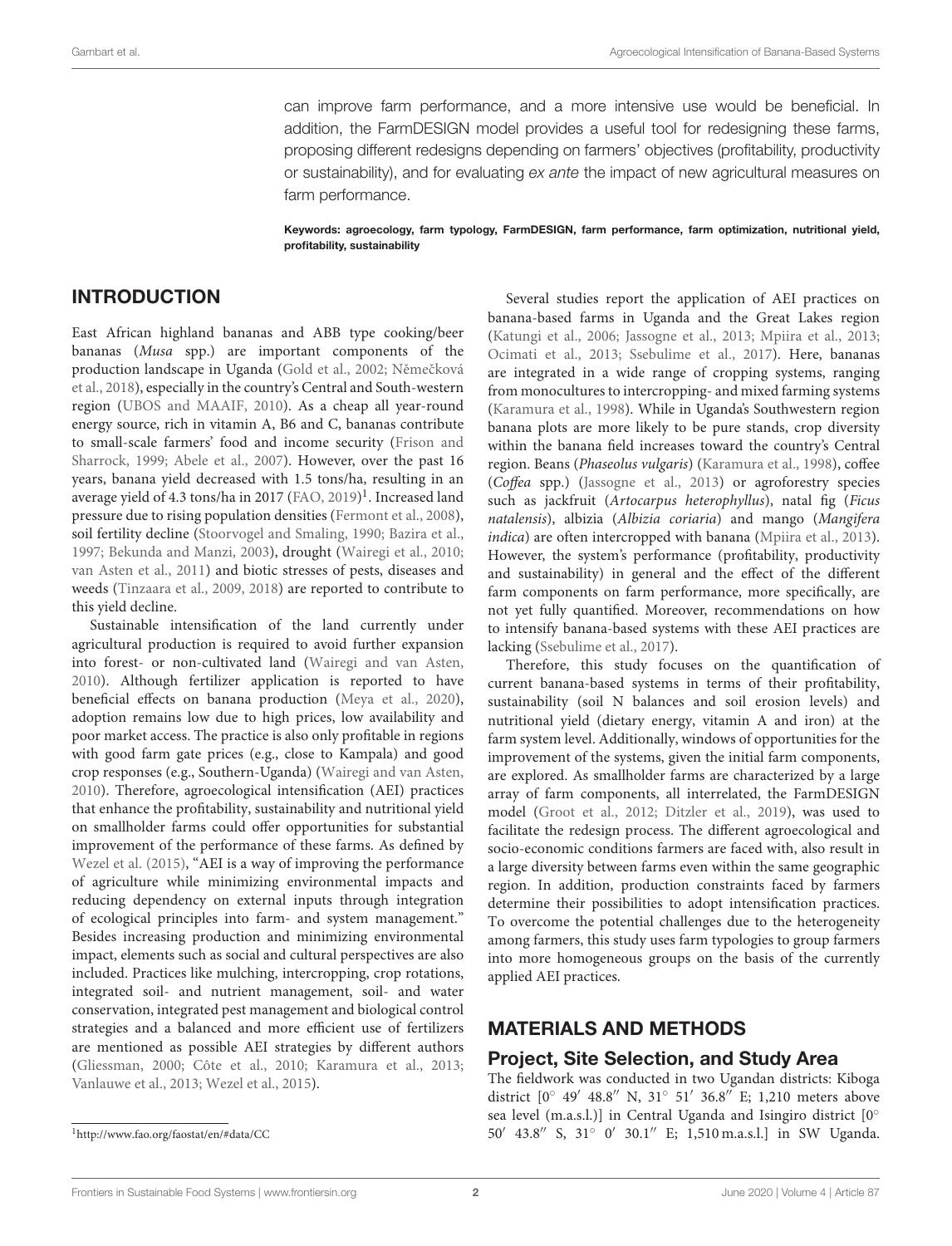The two study sites are diverse so that most findings could become applicable to other banana production zones with similar production systems and constraints in the East and Central African region. Additionally, differences in AEI practices depending on the production orientation of the banana-based farming systems can be explored since production of bananas in Kiboga is mainly oriented toward home consumption, while farmers in Isingiro mainly produce for the market.

Both districts are characterized by a mean annual temperature of 21◦C. Besides, a bimodal rainfall pattern is present in both regions, consisting of two rainy seasons, one from April until May and the other from September until December. The total annual precipitation in Kiboga is 1,200 mm, while in Isingiro it is 1,140 mm [\(FAO, 2005\)](#page-11-19) [2](#page-2-0) .

## Farm Typology Dataset

In order to capture the diversity among farms considering AEI practices, 120 farm households were selected in a first round of interviews using the snowball and maximum variation sampling approach. Thus, farmers and/or key informants were interviewed to identify very and less diverse farms in their neighborhoods to capture the conventional as well as rarely adopted AEI practices. In total, 60 households each were visited in Lwamata sub-county in Kiboga district, and Rugaaga sub-county in Isingiro district. During the interviews, a preliminary questionnaire was used, to collect both qualitative and quantitative information on farm, farm location, and household and farm management, including the farm, household and livestock size, number of cultivated crop species, number and type of applied agro-ecological practices, and the production orientation, constraints and objectives.

#### Typology Construction

Sixteen potential key variables were selected to cluster the farms according to their AEI level (**[Table 1](#page-3-0)**). As in [Alvarez et al. \(2018\)](#page-10-4), multivariate statistics, executed in R (version 3.5.1), were used for the typology construction. By drawing pairs plot, boxplots and histograms, the data were checked for missing values and possible outliers, which were subsequently removed. In addition, key variables with a non-normal distribution were transformed to a more normal distribution. Out of the 120, 112 households were retained and the logarithm  $(log_{10})$  and square root function applied to the variables "farm size" and "tropical livestock units," respectively. Tropical livestock units (TLU) were calculated according to FAO guidelines [\(Otte and Chilonda, 2002\)](#page-11-20), using the conversion factors : cattle =  $0.70$ , pigs =  $0.20$ , sheep and goats = 0.10, and chickens  $= 0.01$ . These factors were multiplied by the number of each animal species present on farm and summed up to come up with the final TLU value. The transformed variables are represented by the codes area2 and tlu2, respectively.

In order to reduce the number of key variables into noncorrelated dimensions, the Factor Analysis of Mixed Data (FAMD) was executed with the packages "factoextra" (version 1.0.5) and "FactoMineR" (version 1.41). However, highly correlated key variables resulted in a poor outcome of the factor analysis. Therefore, key variables with the lowest contribution to the dimensions were omitted during several rounds of analysis, until only seven variables were kept for the final grouping. These variables included five quantitative (farm size, tropical livestock units, number of cultivated crop species, number of applied AEI practices, number of agroforestry species) and two qualitative variables (farm location and farmer's objectives). To determine the number of dimensions kept in the analysis the Kaiser criterion was used, to keep only the dimensions with an eigenvalue larger than one. The remaining dimensions were used for further analysis to classify the farms into different groups.

The clustering analysis was performed by the HCPC function (Hierarchical Clustering on Principal Components) from the "FactoMineR" package (version 1.41). This function starts with assigning every observation to its own cluster and subsequently merges the two most similar clusters until only one cluster is left [\(Crawley, 2013\)](#page-10-5). The optimal number of clusters was found by using Ward's method, which maximizes both intracluster homogeneity and inter-cluster heterogeneity (Murtagh and Legendre, [2014\)](#page-11-21). In order to identify the variables that characterized the different clusters, boxplots were drawn for the quantitative variables and statistical significances between the different clusters were detected with the pairwise Wilcoxon test. Moreover, a classification tree was built using the R package "rpart" (version 4.1–13). The Margalef index (M), representing species richness, and Shannon index (H), representing both species richness and evenness, were calculated for each identified cluster, based on the following formulas, respectively:

$$
M = \frac{S-1}{\ln(A)} \text{ and } H = -\sum_{i=1}^{S} (p_i \cdot \ln(p_i))
$$

where S is the number of crop species present on farm, A the total farm area  $(m^2)$  and  $p_i$  the area proportion of crop i.

#### Farm Redesigns Dataset

In order to calculate the performance of each farm type and reveal windows of opportunities for farm optimization, we used the FarmDESIGN model [\(Groot et al., 2012;](#page-11-17) [Ditzler et al.,](#page-11-18) [2019\)](#page-11-18). Three farms from every cluster, identified by the farm typology, were selected for a second round of interviews. This selection was based on the willingness of the farmer to participate and on the quality of the information provided by the farmer during the previous interview. Additionally, farmers as close as possible to the cluster centers, as identified by the HCPC analysis, were selected. Then, a more detailed questionnaire was used, which captured necessary input variables for the FarmDESIGN model, including household and herd composition, and for each crop, crop yield, product destination, cultivation costs, labor requirements and market prices. Additional information such as, data on environmental and crop characteristics, like soil type and climatological conditions, N fixation and nutrient composition was obtained from secondary data available within the FarmDESIGN model or from literature (Gutteridge and Shelton, [1994;](#page-11-22) [Groot et al., 2012;](#page-11-17) [Kongkijthavorn, 2017;](#page-11-23) de

<span id="page-2-0"></span><sup>2</sup>[http://www.fao.org/land-water/land/land-governance/land-resources-planning](http://www.fao.org/land-water/land/land-governance/land-resources-planning-toolbox/category/details/en/c/1032167/)[toolbox/category/details/en/c/1032167/](http://www.fao.org/land-water/land/land-governance/land-resources-planning-toolbox/category/details/en/c/1032167/)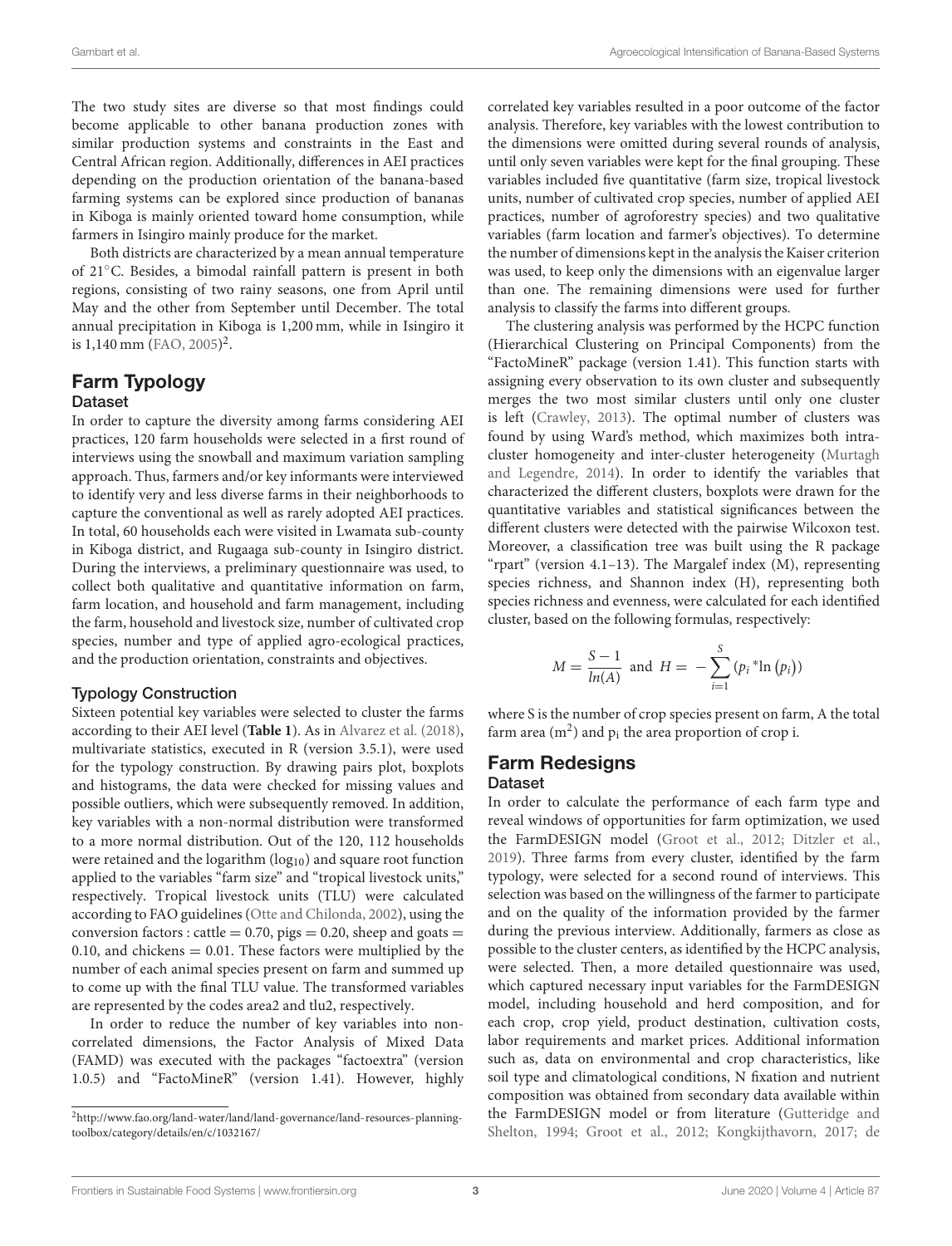<span id="page-3-0"></span>TABLE 1 | Main characteristics of the 16 key variables of the dataset.

| <b>Quantitative variable</b>       |          | Unit      |                         | <b>Included in FAMD</b> |        | Code                      | Mean                                               | $\pm$ Stdev |          | Min  | Max             |
|------------------------------------|----------|-----------|-------------------------|-------------------------|--------|---------------------------|----------------------------------------------------|-------------|----------|------|-----------------|
| Household size                     |          | Capita    |                         |                         |        | hhsize                    | 7.29                                               | 3.33        |          | 1.00 | 18.00           |
| Farm size                          |          | ha        | $\sqrt{}$               |                         |        | area2                     | 4.43                                               | 5.89        |          | 0.20 | 28.33           |
| Tropical livestock units           |          | TLU       | $\checkmark$            |                         |        | tlu2                      | 1.92                                               | 2.91        |          | 0.00 | 15.85           |
| Number of cultivated crop species  |          | Integer   | $\sqrt{}$               |                         |        | nrcr                      | 15.63                                              | 5.38        |          | 4.00 | 27.00           |
| Number of applied AEI* practices   |          | Integer   | $\checkmark$            |                         |        | nraei                     | 13.14                                              | 2.68        |          | 4.00 | 19.00           |
| Number of hedge species            |          | Integer   |                         |                         |        | nrhed                     | 0.33                                               | 0.82        |          | 0.00 | 5.00            |
| Number of agroforestry species     |          | Integer   | $\sqrt{}$               |                         |        | nraf                      | 8.59                                               | 8.65        |          | 0.00 | 29.00           |
| Number of shade-tolerant species   |          | Integer   |                         |                         |        | nrsh                      | 2.82                                               | 1.60        |          | 0.00 | 6.00            |
| Number of drought-tolerant species |          | Integer   |                         |                         |        | nrdr                      | 2.35                                               | 1.16        |          | 0.00 | 5.00            |
| <b>Qualitative variable</b>        | Unit     |           | <b>Included in FAMD</b> | Code                    | Levels |                           |                                                    |             | Min      |      | Max             |
| Farm location                      | District | $\sqrt{}$ |                         | distr                   |        | Isingiro, Kiboga          |                                                    |             | Isingiro |      | Kiboga          |
| Education of the household head    | Diploma  |           |                         | educ                    |        |                           | Graduate, institution, no, primary, secondary      |             | Graduate |      | Primary         |
| Use of hedge species               | Classes  |           |                         | usehed                  |        | No hedges, not used, used |                                                    |             | Used     |      | No hedges       |
| Use of agroforestry species        | Classes  |           |                         | useaf                   |        | No AF**, not used, used   |                                                    |             | No AF    |      | Used            |
| Production constraints             | Classes  |           |                         | constr                  |        |                           | Diseases, drought, erosion, fertility, land, pests |             | Pests    |      | <b>Diseases</b> |

\**AEI, Agroecological intensification.*

Farmer's objectives Classes √

\*\**AF, Agroforestry species.*

*The unit, code, mean value, standard deviation, minimum and maximum value for the quantitative variables are given in the upper part of the table. The lower part of the table shows the unit, code, different levels and the least (min) and most (max) observed levels of the qualitative variables. The column 'Included in FAMD' indicates whether the variable was used to execute the FAMD or not.*

Production orientation and Classes and Classes or Commercial, subsistence Commercial Subsistence

Jager, [2018;](#page-11-24) [HarvestPlus, 2018;](#page-11-25) [USDA, 2018;](#page-12-6) World Agroforestry Centre, [2018a,](#page-12-7)[b,](#page-12-8)[c\)](#page-12-9).

#### FarmDESIGN Model

Besides being able to calculate the performance of the original farm, the FarmDESIGN model can explore redesigns that outperform the original farm by using a multi-objective Paretobased Differential Evolution algorithm. Considering as wellobjectives as constraints, the performance of Pareto-optimal redesigns cannot be improved without compromising one of the other objectives [\(Groot et al., 2007\)](#page-11-26). For every run, the number of iterations was set at 1,000. We wanted to maximize operating profit, dietary energy yield, vitamin A yield, iron yield and to improve the farm sustainability by minimizing N losses and soil erosion (objectives). Constraints were set so that the total crop area could not increase and that each fruit species could occupy maximally 0.4 ha. Redesigns varied in the area allocated to each (mixture of) crop(s) and destination of the crop products and residues (decision variables). A summarizing table listing the objectives, decision variables and constraints used for the FarmDESIGN model is given in **[Table S1](#page-10-6)**. In addition, two scenarios were created, in which Calliandra calothyrsus (as hedge row) and Mucuna pruriens (as cover crop) were each separately introduced on farm to evaluate the effect on farm performance.

Each time the FarmDESIGN model was run, it generated 800 Pareto-optimal redesigns. Those redesigns which outperformed the original farm in all objectives were selected. As tradeoffs between objectives made it impossible to reach the best performance for each indicator simultaneously, objectives had to be ranked to select the most optimal redesign. In this study, profitability was prioritized, followed by soil quality and nutritional yield improvement. As postulated by Kansiime et al. [\(2018\)](#page-11-27), it is believed that higher incomes allow on-farm investments, which in turn can lead to increased soil quality, if the right investments are made, and hence improved sustainability.

obj Dietary diversity, income, productivity Productivity Dietary diversity

The operating profit was calculated by subtracting both variable (for labor, manure, fertilizer and other inputs) and fixed costs (for land) from the crop and animal product revenues. To calculate the nutritional yield, expressed in persons/ha/year, the nutrient supply of the products, annually produced on one ha of land, was compared with the recommended daily reference intake multiplied by 365 days. The N balance was computed by considering both N inputs (symbiotic and non-symbiotic N fixation, atmospheric N deposition, and the N content of green manure, animal manure and fertilizers) and outputs (N content of exported crop and animal products, soil erosion and N volatilization) [\(Groot et al., 2012\)](#page-11-17). Erosion levels were determined for each crop by the soil erosion C factor, defined as the ratio between soil losses on bare soil and those on land cultivated by every specific crop [\(FAO, 2001\)](#page-11-28). Therefore, soil erosion C factors are dimensionless, ranging from zero to one, whereby low values are assigned to crops which cause limited soil erosion.

Due to time constraints, the outcome of the model runs was discussed with the interviewed farmers in Kiboga only during two focus group discussions. The best redesigns and scenarios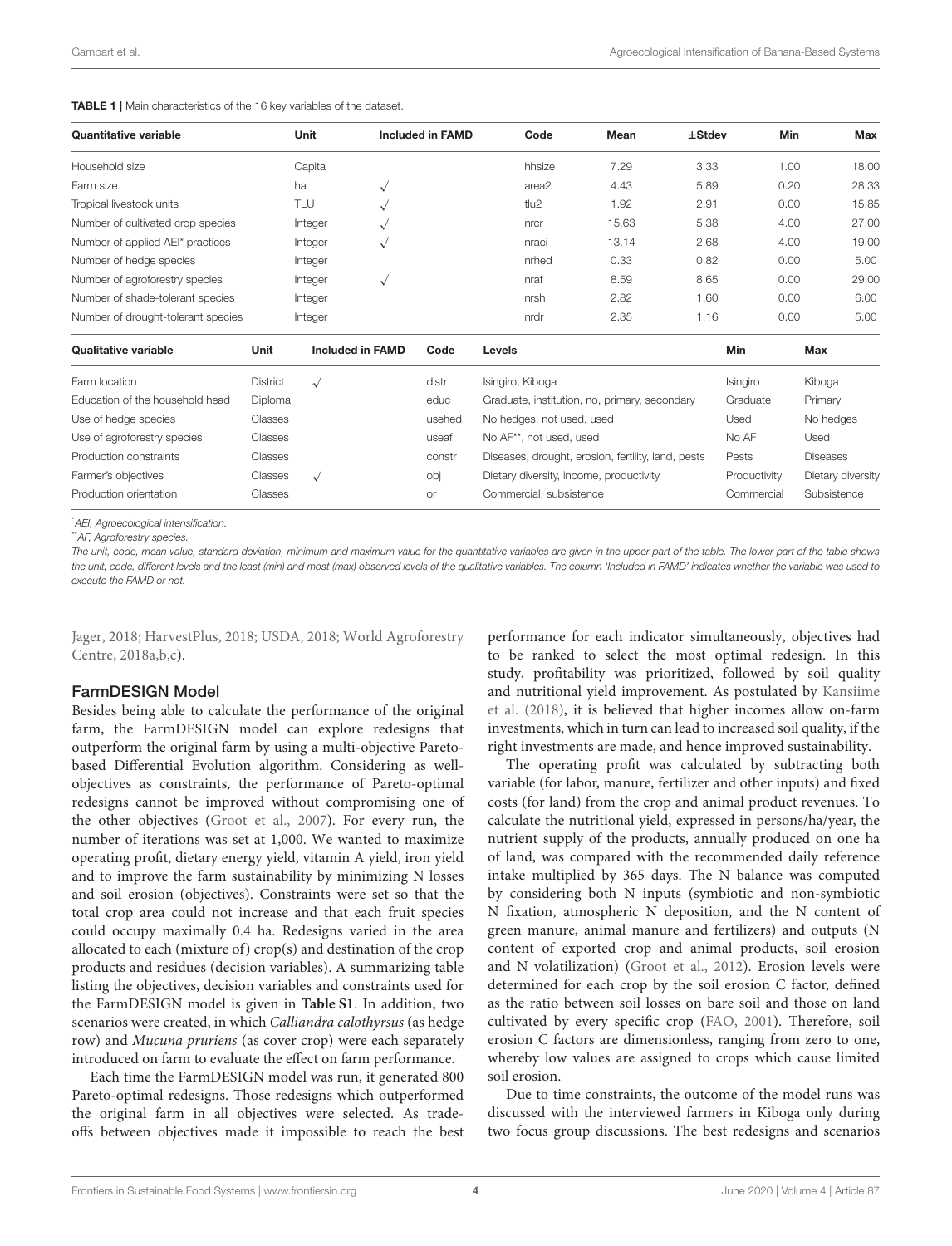were presented to the farmers with slides each representing the composition of the modeled farm, after which farmers opinions were asked.

# RESULTS

## Farm Type Characterization

Rainfed cooking bananas (further referred to as bananas) were the major component in agricultural production systems in Kiboga and Isingiro. However, there are some considerable differences. In Kiboga, farms were smaller (on average 2.2 ha) compared to Isingiro, where the farm size was on average 6.8 ha. Crops like coffee, maize, beans and cassava were intensively intercropped with banana in Kiboga. Moreover, agroforestry species were present on all farms within the banana fields unlike hedges which were on 25% of the farms in that region. In Isingiro, maize, beans and cassava were also present, but farmers mainly focused on monocrops of each crop. Instead of plot diversity, these farmers invested more in soil and water-conservation practices. Here, mulch was applied on every farm, compared to 74% of the farms in Kiboga. Likewise, 80% of the farmers in Isingiro, compared to 58% in Kiboga, applied animal manure. The same trend could be noticed for the occurrence of water retention ditches: 78% in Isingiro compared to 39% in Kiboga.

To exploit the differences between farms in more depth, a multivariate analysis was executed. The first two dimensions of the Factor Analysis of Mixed Data explained together 60% of the total variability between farms, based on seven key variables. The first dimension explained 39% of the variability and was closely related to the farm location, farm size, number of agroforestry species and farmer's objectives, thus, expressing general farm information. The second dimension, explaining 21% of the variability, was mainly correlated to the number of applied AEI practices and seemed to explain farm management. The clustering analysis grouped the farms into four different farm types (**[Figure 1](#page-4-0)**). However, since the third farm type (WC; wrongly classified) consisted of only two observations (**[Figure 1](#page-4-0)**), these observations were classified according to the classification tree into the three remaining farm types: farm type LI (low intensified), MI (moderately intensified) and HI (highly intensified), ordered with increasing number of applied AEI practices (**[Figure 2](#page-4-1)**).

#### Farm Type LI: Low Intensified Farms ( $n = 36$ , 32% of the Sampled Farms)

LI farms were the least intensified of the three farm types. On average, 11.0 out of the 34 AEI practices (**[Table S2](#page-10-6)**) such as intercropping, integration of agroforestry species, application of kitchen and household waste and manual control of pests and diseases were applied in these farms (**[Figure 3](#page-5-0)**). Additionally, LI farms were the smallest (1.41 ha; 6.3 household members), with the smallest number of cultivated crop species (11.1) including banana, coffee, maize, beans, cassava and groundnuts. Annual species covered about 49% of the land. Perennials mainly comprised banana and coffee. However, 10% of the land was allocated to trees, i.e., 7% agroforestry species and 3% fruit species (**[Table S3](#page-10-6)**). While the fruit species [i.e.,



<span id="page-4-0"></span>FIGURE 1 | Hierarchical clustering of identified clusters LI, MI, HI, and WC, referring to low intensified farms, moderately intensified farms, highly intensified farms and wrongly classified farms, respectively.



<span id="page-4-1"></span>Artocarpus heterophyllus (jackfruit), Mangifera indica (mango), Persea americana (avocado)] were mainly grown as an additional food source for the farm household, agroforestry species (i.e., Eucalyptus grandis, Maesopsis eminii, Albizia coriaria, Erythrina abyssinica, and Syzigium cuminii) were valued for shade, fodder, mulch, firewood and timber. Hedges, in contrast, were not abundant. If present, hedges were used as a mulch, fodder and/or firewood source. LI farms had a Margalef index, indicating species richness, of 2.32. An index of 0 represents monocultures, while larger indices indicate more species in a determined area or the same amount of species on a smaller area. The Shannon index, a measure of both species richness and evenness mainly ranging from 1.5 to 3.5, reached a level of 2.12, indicating that the relatively high number of species were more or less evenly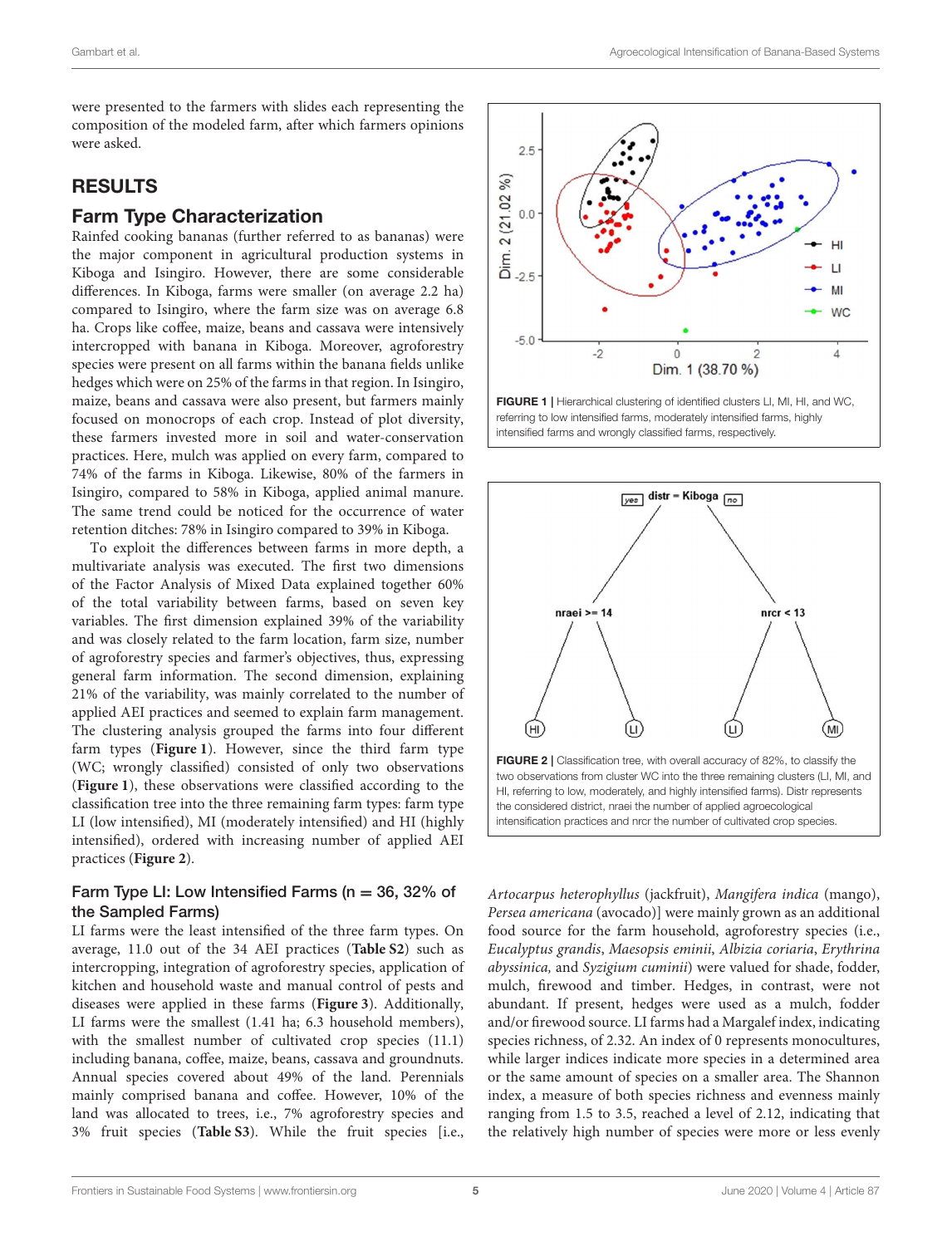

<span id="page-5-0"></span>FIGURE 3 | Boxplots of the three farm types, ordered by increasing number of applied AEI practices (LI: low intensified farms, MI: moderately intensified farms and HI: highly intensified farms), for the variables household size (A), farm size (B), tropical livestock units (C), number of cultivated crop species (D), number of applied AEI practices (E), number of hedge species (F), number of agroforestry species (G), number of shade- and drought-tolerant species (H,I). Blue points represent the cluster means, thick solid horizontal lines the median values, box outlines the interquartile range containing the middle 50% of values, whiskers the 90th percentile values, gray points the outlier values and the dashed blue line the survey means of each variable. Small letters above the whiskers of the boxplots represent the output of the pairwise Wilcoxon test. Cluster means that are significantly different at the 0.05 significance level are indicated by a different letter. Only boxplots of the same quantitative variable can be compared.

distributed on farm. Few animals, like chickens and pigs were on farm, resulting in the lowest TLU of 0.45 amongst all farm types. While chickens were free ranging, pigs were tethered in the farmyard. These least intensified farms were mainly located in Kiboga (83.3%) and managed by subsistence farmers who mainly produced for home consumption.

#### Farm Type MI: Moderately Intensified Farms ( $n = 50$ ; 45% of the Sampled Farms)

In MI farms, defined as the moderately intensified farms, 13.0 AEI practices were on average applied (**[Figure 3](#page-5-0)**). Unlike farm type LI, MI farms were the largest (7.57 ha; 7.8 household members). Although about 80% of the total land area was covered by banana, many crop species (18.8), like beans, maize, groundnut and millet, were cultivated mainly as monocrops. Crops grown for home consumption only, such as eggplants, leafy vegetables and pumpkins, were found on a very small to negligible scale, consisting of one or two plants per species and this was reflected by the species indices. The Margalef index was the smallest for all farm types and reached a level of 1.32. Moreover, the relatively small number of species was not evenly distributed (Shannon index  $= 0.92$ ). Perennials other than banana occupied 1% of the land and included Carica papaya (papaya), Ricinus communis and Eucalyptus grandis. While the former two species were grown within the banana fields, the latter was allocated to a separate field to avoid possible competition for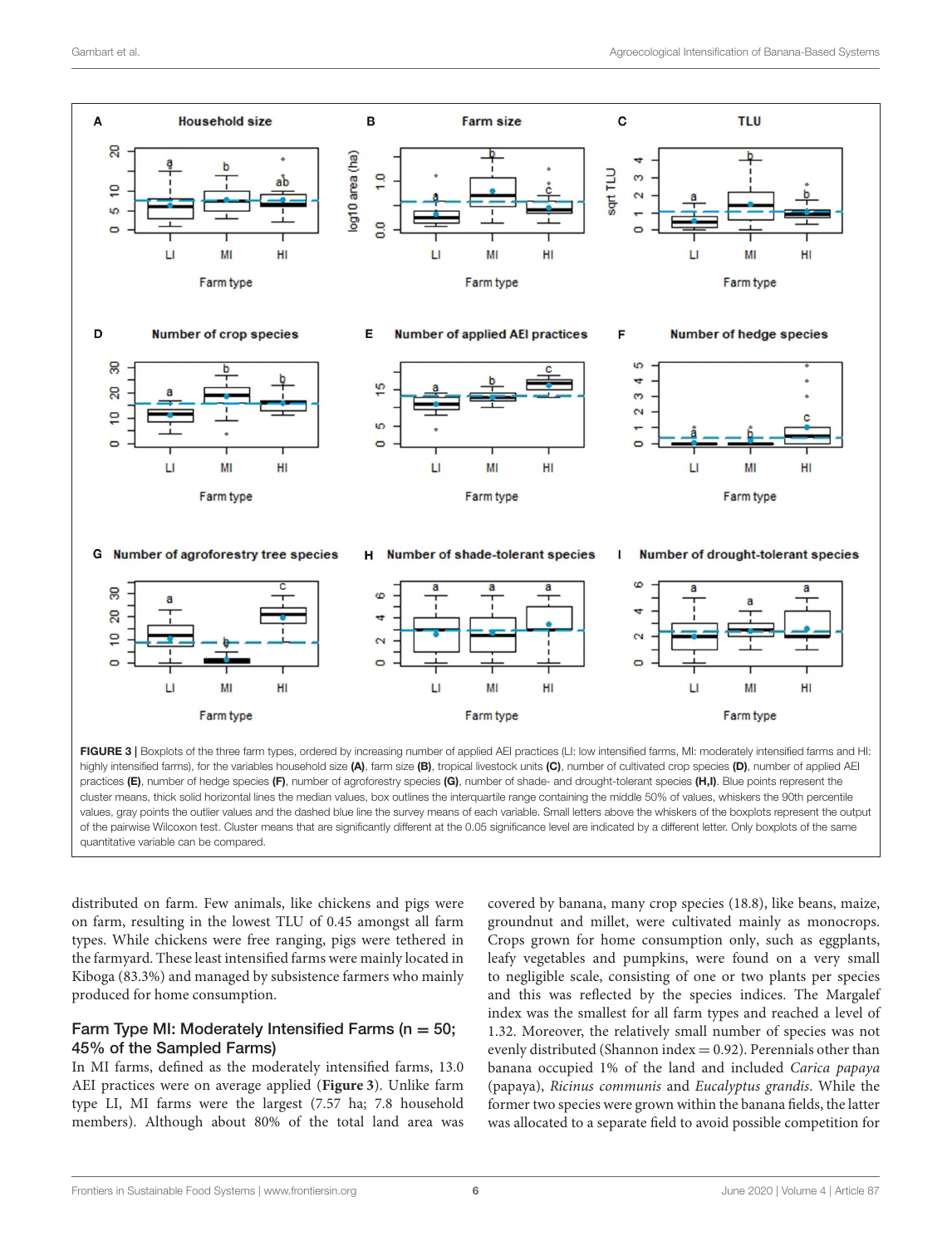water, soil nutrients and solar radiation with the cultivated crops. Cattle, goats and chickens were managed by the farm household  $(TLU = 3.32)$ . While cattle and goats were on communal grazing areas during day time and kept in kraals overnight, chickens were found in the farmyard. This resulted in a large availability of animal excreta, which was applied on the banana field(s). In addition to application of farmyard manure on banana fields, kitchen and household waste, mulch and external cow dung were applied and soil and water retention ditches dug. These farms were mainly (98%) located in Isingiro, where farmers had commercial objectives.

#### Farm Type HI: Highly Intensified Farms ( $n = 26$ ; 23% of the Sampled Farms)

Intercropping, integration of agroforestry- and hedge species, application of kitchen and household waste, mulch, manure and even mineral fertilizers were some of the 16.4 AEI practices applied on HI farms (**[Figure 3](#page-5-0)**). These highly intensified farms had, on average, a size of 2.59 ha (7.6 household members), of which 45% was allocated to annual crop species, such as maize, sweet potato, cassava, beans and tomato. Coffee and banana occupied together about 50% of the total area. Half of the remaining land was covered by agroforestry/hedge species while the other half with fruit tree species (i.e., jackfruit, mango and avocado). Additionally, these farms were characterized by the highest diversity of agroforestry and hedge species, with on average 19.9 and 1.0 species, respectively. The five most occurring agroforestry species were Markhamia lutea (96%), Albizia coriaria (92%), Maesopsis eminii (92%), Ficus natalensis (85%), and Vernonia amygdalina (85% of HI farms). Hedges occurred on 50% of the farms and were used by 77% of these households as a fodder, mulch and/or firewood source. Especially Calliandra calothyrsus and Morus spp. were used for these production objectives. HI farms were highly diverse with a Margalef index of 3.12. Additionally, the relative high number of species were equally divided among the available land (Shannon index = 2.49). As for all farm types, animals were kept on farm. Here, livestock mainly consisted of goats, pigs and chickens, resulting in a TLU of 1.25. While the former two were mainly zero grazed, chickens were free ranging in the farmyard. This type of farmers were all located in Kiboga district, defining themselves as subsistence farmers.

## Performance of the Farms

The different compositions of the farm types resulted in contrasting farm performances, as calculated by the FarmDESIGN model using the inputs of the second round of interviews (**[Table 2](#page-6-0)**). LI (with a profit of 2,039 \$/ha/year) and HI (with a profit of 3,270 \$/ha/year) farms, predominantly located in Kiboga, were more profitable compared to MI farms (with a profit of 506 \$/ha/year), mainly located in Isingiro. The species rich LI and HI farms were also able to meet the dietary requirements of a relatively larger number of people compared to the less diverse MI farms. However, the relatively high soil erosion levels and negative N balances indicated unsustainable farming practices for LI and HI farms. In contrast, MI farms in

<span id="page-6-0"></span>TABLE 2 | Performance of the farm types and the contribution of banana to the performance parameters (%), as calculated by the FarmDESIGN model.

| Performance                                  | п     |                 | MI    |                  | HI    |                 |
|----------------------------------------------|-------|-----------------|-------|------------------|-------|-----------------|
|                                              |       | $\frac{0}{6}$ * |       | $\frac{0}{6}$ ** |       | $\frac{9}{6}$ * |
| Operating<br>profit/ha<br>[USD/ha]           | 2,039 | 67              | 506   | 19               | 3,270 | 60              |
| Soil erosion C<br>factor                     | 0.243 | $-5$            | 0.172 | $-75$            | 0.240 | $-7$            |
| N balance<br>[kg/ha/year]                    | $-72$ | $-26$           | 5     | 192              | $-50$ | $-23$           |
| Dietary energy<br>yield<br>[persons/ha/year] | 26    | 41              | 9     | 65               | 23    | 46              |
| Vitamin A yield<br>[persons/ha/year]         | 18    | 75              | 9     | 83               | 18    | 77              |
| Iron yield<br>[persons/ha/year]              | 21    | 43              | 16    | 56               | 31    | 25              |

\**contribution of banana to the performance parameters.*

\*\**contribution of banana and its management practices (mulch and manure) to the performance parameters.*

Isingiro were more sustainable given the positive N balance (+ 5 kg N/ha/year) and the relatively low soil erosion level (0.172).

As the major farm component, bananas were paramount in those farms (**[Table 2](#page-6-0)**). They were the major vitamin A supplier and provided 60 to 67% of the total profit in Kiboga, but only 19% in Isingiro. If income from sales was considered, bananas provided 31% of the total farm income in the latter region, although still reaching lower levels than expected. The sale of tomato and cassava contributed 24 and 25% to the total farm income in Isingiro, respectively (data not shown). However, bananas were responsible for the sustainability of MI farms by reducing soil erosion by 75% and improving the N balance by 192%, meaning that more nitrogen is added to the banana plot than is removed by its harvest.

# Farm Redesigns

#### An Optimal Redesign

In order to improve the farm performances (profitability, productivity and/or sustainability), redesigns of each farm type were generated by multi-objective optimization by first varying the area allocated to every species, already present on the farm and, hence, without introducing new species. As an illustration, out of the clouds of redesigns, one Pareto-optimal redesign which outperformed the original farm in terms of all objectives was chosen for each farm type (**[Table 3A](#page-7-0)**). Unlike for farm type MI, whereby all objectives could be enhanced, farm composition changes did not profoundly improve the N balance in farm type LI, while in farm type HI N balance improved but still remained negative. Nevertheless, profits could be doubled and even quadrupled. Also, the nutritional parameters were improved.

To obtain these performances, perennials seemed to be important, covering 54% to 88% of the total farm area (**[Table 3B](#page-7-0)**).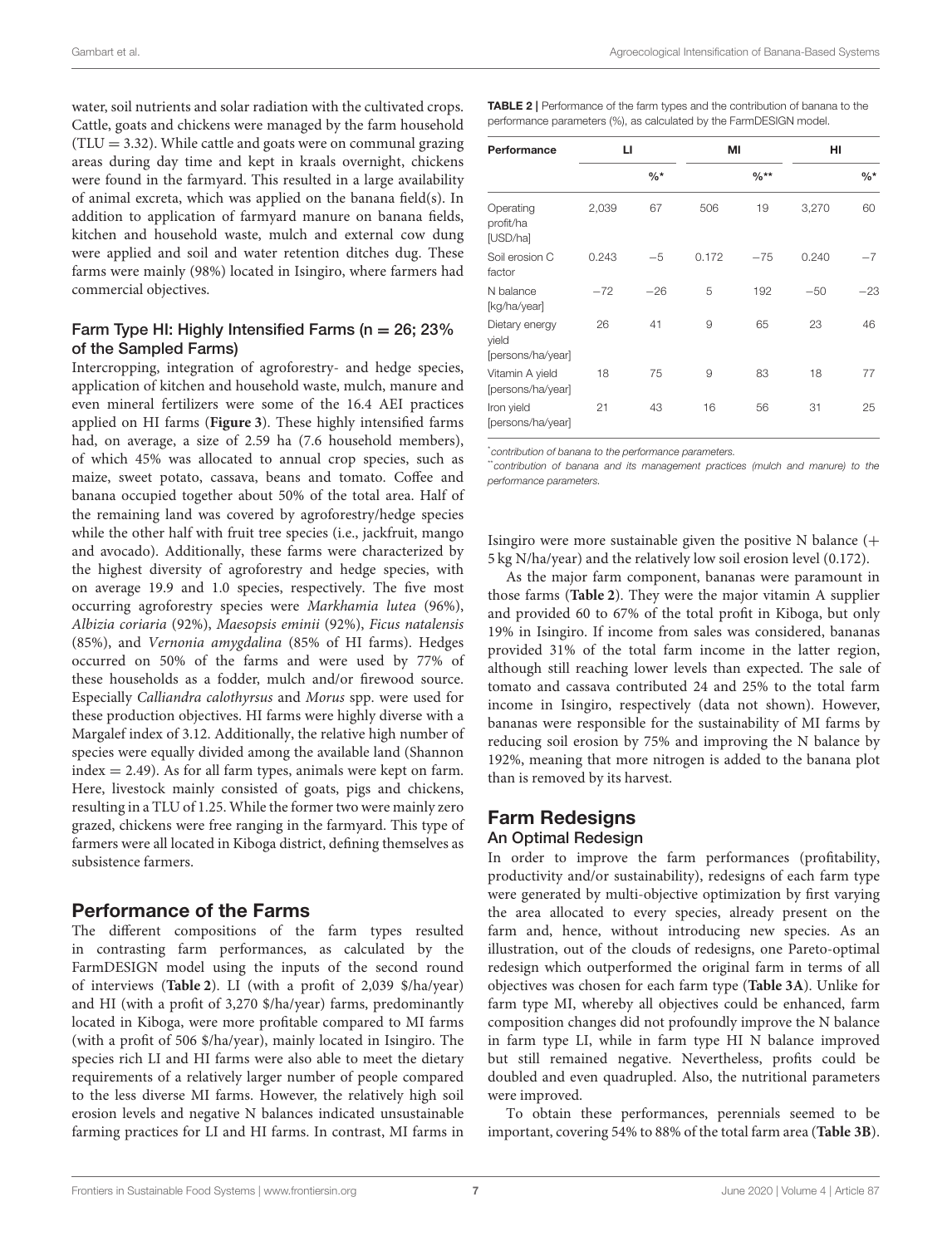|                                              | Ы              |            |       | MI         | HI    |            |
|----------------------------------------------|----------------|------------|-------|------------|-------|------------|
|                                              |                | $\Delta\%$ |       | $\Delta\%$ |       | $\Delta\%$ |
| (A) PERFORMANCE                              |                |            |       |            |       |            |
| Operating<br>profit/ha<br>[USD/ha]           | 4.049          | $+99$      | 2,593 | $+412$     | 7,990 | $+144$     |
| Soil erosion C<br>factor                     | 0.183          | $-25$      | 0.160 | $-7$       | 0.218 | $-9$       |
| N balance<br>[kg/ha/year]                    | $-85$          | $-18$      | 4     | $+19$      | $-35$ | $+30$      |
| Dietary energy<br>vield<br>[persons/ha/year] | 43             | $+65$      | 12    | $+34$      | 45    | $+97$      |
| Vitamin A yield<br>[persons/ha/year]         | 50             | $+177$     | 15    | $+64$      | 38    | $+115$     |
| Iron yield<br>[persons/ha/year]              | 22             | $+5$       | 24    | $+48$      | 42    | $+36$      |
| (B) COMPOSITION (%)                          |                |            |       |            |       |            |
| Annuals                                      | 14             | $-71$      | 12    | $-37$      | 46    | $+2$       |
| Perennials<br>(total)                        | 86             | $+69$      | 88    | $+9$       | 54    | $-2$       |
| Banana                                       | 80             | $+122$     | 85    | $+6$       | 15    | $-57$      |
| Fruit spp.                                   | $\overline{4}$ | $+33$      | 3     | $\sqrt{2}$ | 11    | $+175$     |
| Other<br>agroforestry<br>spp.                | 1              | $-86$      | 0     | $-100$     | 28    | $+833$     |

<span id="page-7-0"></span>TABLE 3 | Performance (A) and composition (B) of the best redesigns for each farm type, as calculated by the FarmDESIGN model, and the percentage change in objective (A) and farm components (B) relative to the original farm performance.

While for farm type LI and MI, banana was the main perennial on farm, agroforestry tree species and other perennials comprised the largest area allocated to perennials on farm type HI. Erythrina abyssinica, Pennisetum purpureum, and Maesopsis eminii were the most prominent perennial species here, comprising each 86%, 4% and 3% of the total area under perennial species other than banana, respectively (data not shown). Considering annuals, cassava occupied the largest area in all redesigns (56, 22, and 43% of the total area under annuals on farm type LI, MI, and HI, respectively). The rest of the area was mainly allocated to maize, tomato, peas and cabbages. The detailed composition of the original farm types and the best redesigns can be found in **[Tables S3, S4](#page-10-6)**, respectively.

For a given farm type, the model generated a wide range of redesigns (**[Table 4A](#page-8-0)**), allowing farmers to choose a redesign in line with their own preferred ranking of objectives. However, trade-offs between objectives impeded the existence of compositions which performed better for all objectives simultaneously than the original farm composition. Increased nutritional yield, for instance, was related to a reduced N balance. Likewise, a positive N balance on farm type HI was associated with a lower operating profit. Moreover, the variation of the performance was not equally large for all farm types. For farm type LI, only three better performing but similar redesigns were identified by the model.

Similar to the best performing composition (**[Table 3](#page-7-0)**) perennials accounted for more than 50% of the total farm area in these redesigns (**[Table 4B](#page-8-0)**), with at least 80% of land allocated to banana on farm types LI and MI. In contrast, agroforestry tree species, specifically E. abyssinica accounted for the largest area under perennials on farm type HI. To increase the area under perennials, the area under annuals had to decrease in most cases. Major annual crops were cassava, maize and beans on farm type LI, cassava, tomato, groundnuts, beans and peas on farm type MI and cassava and cabbages on farm type HI (data not shown).

#### Explorations of New Species on Farm

Besides changing the compositions of the initial components, new species, which potentially reduce the dependency on external inputs, can be added to the model to investigate their effect on the farm performance. In a first scenario Calliandra calothyrsus, a N fixing species with high biomass production (8.5 tons DM/ha/year; [Kongkijthavorn, 2017\)](#page-11-23), was integrated as a hedge around farmers' fields in the model. Explorations by the FarmDESIGN model revealed that with exception of the N balance for farm type LI, all redesigns with C. calothyrsus outperformed the original farm type for all objectives considered (**[Table 5A](#page-9-0)**). Again, perennials played a key role (**[Table 5B](#page-9-0)**): i.e., banana on farm type LI and MI, occupying 80% and 87% of the total area, respectively, and other agroforestry species on farm type HI, covering 52% of the total area. Here, E. abyssinica was the most prominent, comprising 91% of the area allocated to agroforestry species. Important annuals were cassava on farm type LI, tomato and Solanum potato on farm type MI and cabbages and sweet potato on farm type HI, covering 69, 27, 13, 18, and 18% of the area allocated to annuals, respectively (data not shown).

In a second scenario, the N fixing cover crop Mucuna pruriens was integrated below the banana canopy on farm type MI. This introduction alone, without changing any of the current farm components, reduced soil erosion and farm profitability by 5% and tripled the N balance.

# **DISCUSSION**

Farms differ in terms of land accessibility, resource endowment, production and consumption decisions, experience and management skills of the owners [\(Tittonell et al., 2010;](#page-12-10) Alvarez et al., [2014\)](#page-10-7). These differences influence the interest and capacity of farmers to adopt AEI strategies that can potentially improve the farm performance [\(Kuivanen et al., 2016\)](#page-11-29). Therefore, the classification of farmers in more homogenous groups facilitates tailor-made recommendations and allows to increase adoption rates of new technologies by farmers.

# Farm Type Characterization

In this research, farm typology revealed different farm management strategies across both districts. These differences can be explained by the difference in farm size. With an average farm size of 7.57 ha, MI farmers cultivated their crops as pure stands to reach the household dietary requirements. Moreover, the practice of intercropping did not fit within their mindset,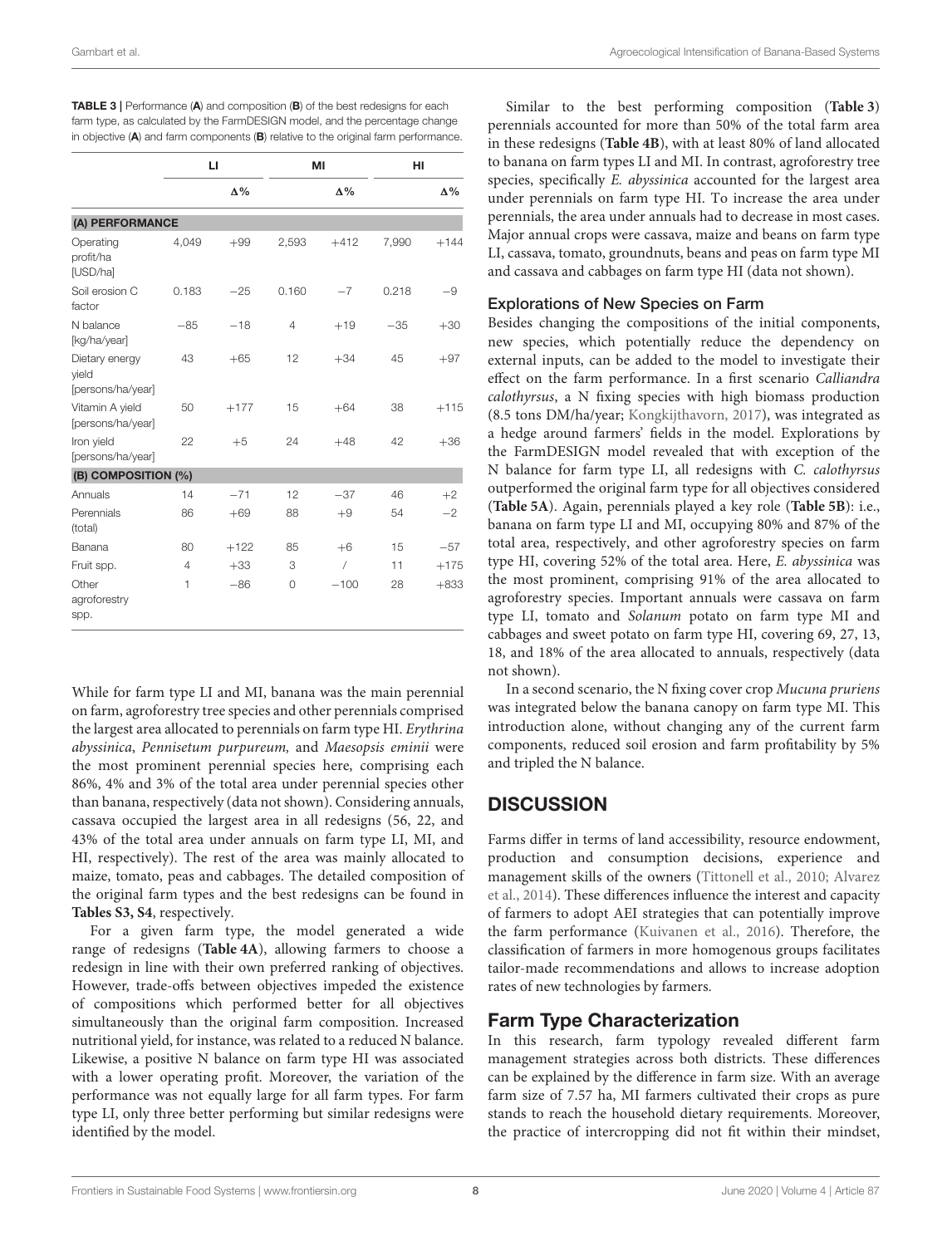|                                        | Ы                   |                   | MI                  |                  | HI                  |                    |
|----------------------------------------|---------------------|-------------------|---------------------|------------------|---------------------|--------------------|
|                                        |                     | $\Delta\%$        |                     | Δ%               |                     | $\Delta\%$         |
| (A) PERFORMANCE RANGE                  |                     |                   |                     |                  |                     |                    |
| Operating profit/ha [USD/ha]           | $(3,902) - (4,049)$ | $(+91) - (+99)$   | $(622) - (2,593)$   | $(+23) - (+412)$ | $(3,527) - (7,990)$ | $(+8) - (+144)$    |
| Soil erosion C factor                  | $(0.183) - (0.189)$ | $(-25) - (-22)$   | $(0.153) - (0.171)$ | $(-11) - (-1)$   | $(0.163) - (0.218)$ | $(-32) - (-9)$     |
| N balance [kg/ha/year]                 | $(-85) - (-83)$     | $(-18) - (-16)$   | $(+ 1) - (+ 10)$    | $(-80) - (+103)$ | $(-48) - (+19)$     | $(+4) - (+138)$    |
| Dietary energy yield [persons/ha/year] | $(40) - (43)$       | $(+53) - (+65)$   | $(8) - (15)$        | $(-11) - (+67)$  | $(25) - (67)$       | $(+9) - (+193)$    |
| Vitamin A yield [persons/ha/year]      | $(44) - (50)$       | $(+144) - (+177)$ | $(10) - (28)$       | $(+10) - (+207)$ | $(28) - (203)$      | $(+59) - (+1049)$  |
| Iron yield [persons/ha/year]           | $(20) - (22)$       | $(-5) - (+5)$     | $(15) - (24)$       | $(-8) - (+48)$   | $(35) - (58)$       | $(+14) - (+88)$    |
| (B) COMPOSITION RANGE (%)              |                     |                   |                     |                  |                     |                    |
| Annuals                                | $(14) - (18)$       | (-71) - (-63)     | $(7) - (19)$        | $(-63) - (0)$    | $(14) - (48)$       | $(-69) - (+7)$     |
| Perennials (total)                     | $(82) - (86)$       | $(+61) - (+69)$   | $(81) - (93)$       | $(0) - (+15)$    | $(52) - (86)$       | $(-5) - (+56)$     |
| Banana                                 | $(77) - (80)$       | $(+114) - (+122)$ | $(78) - (90)$       | $(-3) - (+13)$   | $(11) - (24)$       | $(-69) - (-31)$    |
| Fruit spp.                             | (4)                 | $(+33)$           | $(1) - (4)$         |                  | $(7) - (17)$        | $(+75) - (+325)$   |
| Other agroforestry spp.                | (1)                 | $(-86)$           | $(0) - (1)$         | $(-100) - (0)$   | $(17) - (59)$       | $(+467) - (+1867)$ |

<span id="page-8-0"></span>TABLE 4 | Performance range (A) and composition range (B) of the redesigns outperforming the original farm, as calculated by the FarmDESIGN model, and the percentage change in objective (A) and farm components (B) relative to the original farm performance.

as, according to these farmers, species integrated within the banana plot compete for water, soil nutrients and solar radiation. Therefore, E. grandis was cultivated in a separate field, while beans were planted at the border of the banana plot and only specific species, like papaya and R. communis, were grown within the field. The latter two species are characterized by a limited above-ground branching habit resulting in limited competition for light [\(CABI, 2018\)](#page-10-8)<sup>[3](#page-8-1)</sup>. However, below-ground, papaya is characterized by an extensive root system in the first 30 cm of the soil layer, which can potentially result in competition with the banana plants, while R. communis has a tap root system with prominent lateral roots, therefore, avoiding competition with other crops [\(CABI, 2018\)](#page-10-8)<sup>3</sup>. The limited available land in Kiboga (farm types LI and HI) forced farmers to increase the production intensity by intercropping, integrating fruit- and other agroforestry species to meet family dietary needs and keep their land productive. Integration of several crops on the same piece of land has been reported to be a smallholder strategy to increase land- and other resource-use efficiency [\(Sileshi et al.,](#page-11-30) [2007\)](#page-11-30) and minimize risks of crop failures [\(Dapaah et al., 2003\)](#page-10-9).

In addition, farm size is reported to be linked to market participation, i.e., the larger the farm size the more these farms are involved in sales [\(Tittonell et al., 2010;](#page-12-10) [Chapoto et al.,](#page-10-10) [2013;](#page-10-10) [Kuivanen et al., 2016\)](#page-11-29), suggesting that MI farmers are more oriented toward the market than type LI and HI farmers. Moreover, profits from sales can, on the one hand, be invested in soil amendments, such as mulch and animal manure, to compensate for nutrient losses, and, on the other hand, in expansion of the herd [\(Kuivanen et al., 2016\)](#page-11-29). Besides, the large farm size enables farmers to keep more livestock to provide manure and fertilize the fields. In addition, animals can be kept as a form of insurance. During periods of cash shortage, they might be sold to pay medical bills and school fees. Among all animal species, cattle are the most valuable. Indeed, MI farmers

<span id="page-8-1"></span><sup>3</sup><https://www.cabi.org/isc/>

owned the largest cattle herds, while in Kiboga, where farms were smaller and market participation was less, livestock mainly consisted of small ruminants. These differences in management practices were reflected by the farm performances. While farmers in Isingiro invested in soil fertility by buying mulch and animal manure, farmers in Kiboga did not, resulting in less profitable but more sustainable farms in Isingiro, compared to profitable but unsustainable farms in Kiboga. These results are supported by findings of [Kansiime et al. \(2018\)](#page-11-27), who showed that labor and fertilizers were more efficiently used on farms with a commercial orientation, suggesting that the expectation to generate farm income motivates farmers to produce more efficiently.

In Kiboga the number of applied AEI practices differed significantly between both farm types (cf. 11.0 practices on farm type LI and 16.4 on farm type HI). The fewer number of AEI practices on LI farms may be due to the small land LI farmers owned. [Tittonell et al. \(2010\)](#page-12-10) showed that poor resourceendowed (land and labor) farmers face constraints, such as education and health for several generations. This limits their interest and possibilities to adopt new intensification strategies. Hence, lack of knowledge or adequate labor forces could be given as some of the reasons for the lower adoption of AEI practices on LI farms compared to HI farms.

#### Farm Redesigns

The current performance of the different farms urged for improvement measures in terms of all objectives considered, i.e., operating profit, sustainability in terms of soil erosion and N balance, and nutritional yield. Farmers' information, acquired during the interviews, revealed that income from sales of commonly cultivated crops, like banana, coffee, maize, beans and groundnuts, was relatively low. Additionally, commonly eaten food products by the Ugandan population are rich in carbohydrates, while vitamins and minerals are often lacking. Fruits and vegetables showed potential to increase farm profitability and nutritional yield.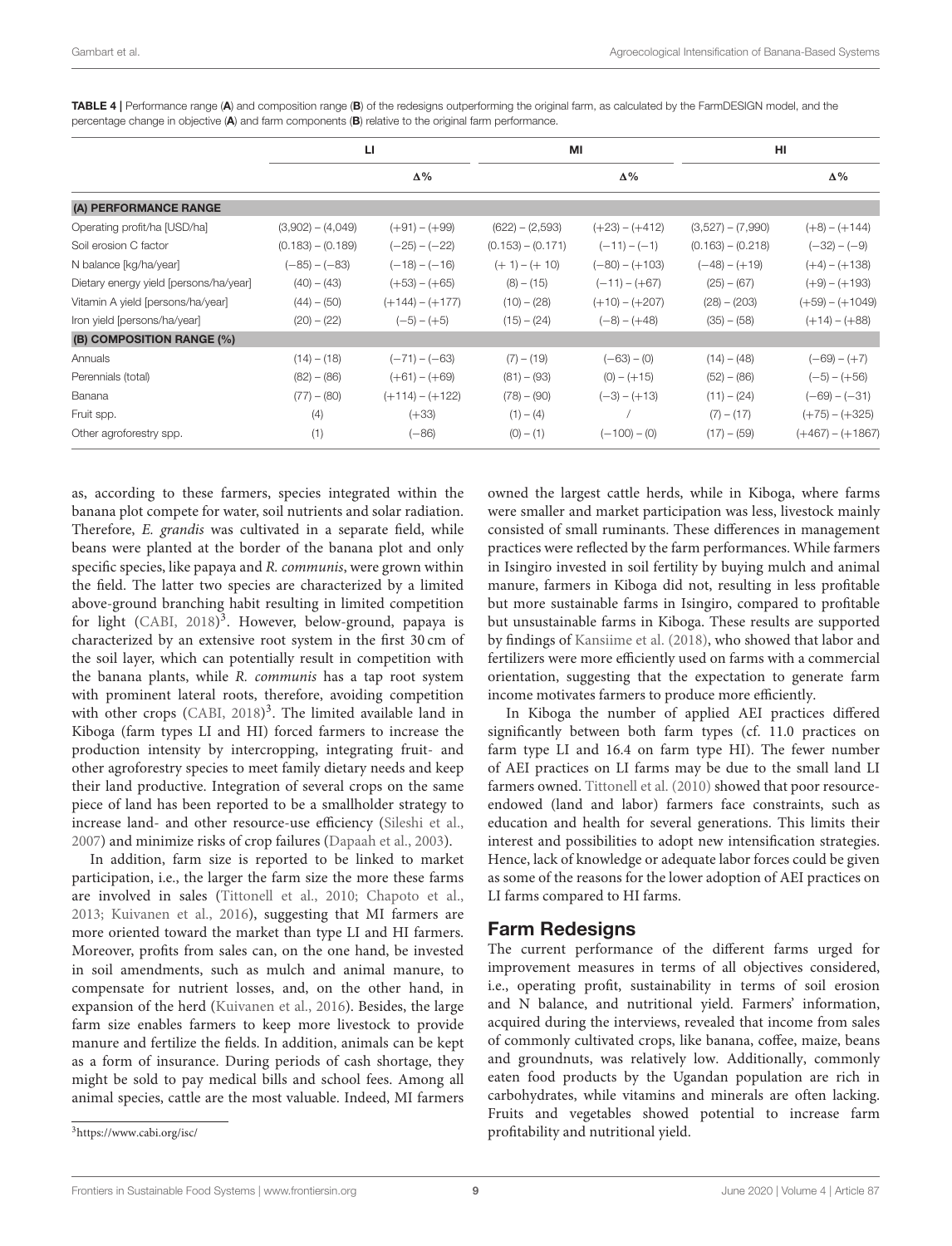Gambart et al. Agroecological Intensification of Banana-Based Systems

<span id="page-9-0"></span>

| <b>TABLE 5</b>   Performance (A) and composition (B) of the best redesign with C. |
|-----------------------------------------------------------------------------------|
| calothyrsus integrated on farm, as calculated by the FarmDESIGN model, and the    |
| percentage change in objectives $(A)$ and farm components $(B)$ relative to the   |
| original farm performance.                                                        |

|                                              | Ы     |            |       | MI         | HI    |            |
|----------------------------------------------|-------|------------|-------|------------|-------|------------|
|                                              |       | $\Delta\%$ |       | $\Delta\%$ |       | $\Delta\%$ |
| (A) PERFORMANCE                              |       |            |       |            |       |            |
| Operating<br>profit/ha<br>[USD/ha]           | 4,143 | $+103$     | 1,132 | $+123$     | 4,450 | $+36$      |
| Soil erosion C<br>factor                     | 0.175 | $-28$      | 0.158 | $-8$       | 0.178 | $-26$      |
| N balance<br>[kg/ha/year]                    | $-81$ | $-13$      | 5     | $+3$       | 5     | $+109$     |
| Dietary energy<br>vield<br>[persons/ha/year] | 43    | $+63$      | 20    | $+126$     | 26    | $+14$      |
| Vitamin A yield<br>[persons/ha/year]         | 48    | $+167$     | 52    | $+468$     | 31    | $+78$      |
| Iron yield<br>[persons/ha/year]              | 63    | $+62$      | 28    | $+74$      | 42    | $+36$      |
| (B) COMPOSITION (%)                          |       |            |       |            |       |            |
| Annuals                                      | 10    | $-80$      | 11    | $-42$      | 21    | $-53$      |
| Perennials (total)                           | 90    | $+76$      | 89    | $+10$      | 79    | $+44$      |
| Banana                                       | 80    | $+122$     | 87    | $+9$       | 12    | $-66$      |
| Fruit spp.                                   | 7     | $+133$     | 1     | $\sqrt{2}$ | 14    | $+250$     |
| Other<br>agroforestry spp.                   | 3     | $\prime$   | 1     | $+0$       | 52    | $+1,633$   |

In order to improve the farm performance, the FarmDESIGN model was run for each farm type. Optimal redesigns, i.e., compositions which outperformed the original farm in almost all objectives, with positive N balances attributed more than 50% of the total farm area to agroforestry species. The limited available land on farm type LI seemed to be the biggest limitation for improving the N balance. Since a large area needed to be assigned to crops and fruits to improve both profitability and nutritional yield, not enough space was left for agroforestry species, necessary to maintain adequate soil fertility levels.

However, concerns of farmers in Isingiro may be appropriate, as some agroforestry species can exert above- and/or belowground competition with intercropped species. Agroforestry species with complementary characteristics to banana, i.e., a limited above-ground branching habit or a canopy with sufficient light transmission and a low competitive or deep root system, offer opportunities to improve the system. Of the commonly integrated species in Kiboga, only A. coriaria and F. natalensis are suitable companion species to banana. As a N fixing species with a deep tap root and sparse canopy, A. coriaria produces good decomposable litter [\(Buyinza et al.,](#page-10-11) [2019;](#page-10-11) [Ssebulime et al., 2019\)](#page-11-31). Also F. natalensis produces litter with a sufficient decomposition rate [\(Ssebulime et al., 2019\)](#page-11-31). In contrast, while the dense canopy of M. lutea and fruit species, like jackfruit, mango and avocado, prevent sufficient solar

radiation transmission to the crops underneath, the extensive and competitive root system of papaya and M. eminii compete for soil nutrients [\(Wajja-Musukwe et al., 2008;](#page-12-11) World Agroforestry Centre, [2018b\)](#page-12-8) [4](#page-9-1) . However, species unsuitable as upper canopy species, can also be planted in hedgerows to avoid aboveground competition through heavy foliage. Additionally, pruning can improve solar radiation transmission, although, as aboveand below-ground biomass is balanced (Van Noordwijk and Purnomosidhi, [1995\)](#page-12-12), it also changes the root system, leading to a reduced rooting depth and increased root branching in the topsoil [\(Schroth, 1995\)](#page-11-32). Despite potential competition with crops, integrating agroforestry species can have many advantages. They might recycle nutrients leached to deeper soil layers, aggregate soil particles and, thus, increase the water holding capacity and water infiltration and reduce erosion [\(Giller and Wilson, 1991\)](#page-11-33).

Besides the scientific prove that an agroecological intensification practice is effective, farmers' willingness to adopt the practice is also of utmost importance. Therefore, two feedback sessions with farmers in Kiboga were organized, one for each farm type. All farmers showed great interest in integrating M. pruriens as a cover crop underneath the banana canopy. Since weeds, lack of mulch and labor forces were a big concern, M. pruriens can offer a solution here. Some farmers, who wanted to keep small ruminants, were more interested in integrating C. calothyrsus as a hedge around their homestead and field. These findings suggest that future research should focus on a more in-depth exploration of these redesigns in close collaboration with the farmers [\(Le Gal et al., 2011\)](#page-11-34).

## Model Perspectives

Various tools for the analysis and exploration of strategic improvements in farming systems have been developed in the last decades, each using different programming techniques and algorithms [\(Dogliotti et al., 2005;](#page-11-35) [Tittonell et al., 2007a](#page-12-13)[,b;](#page-12-14) [Groot et al., 2012\)](#page-11-17). An advantage of the FarmDESIGN model is the generation of a large set of alternative farm designs, providing rapid insights into the consequences of a range of reconfigurations on farm performance (Groot et al., [2012\)](#page-11-17). Moreover, synergies and trade-offs among different objectives are revealed by the Pareto-based multiobjective optimization algorithm [\(Groot and Rossing, 2011\)](#page-11-36). This makes the model a useful tool to support farmers in their management-related decision making and facilitates the discussion on alternative production systems between researchers and farmers.

It should be noted that all calculations were purely based on farmers' estimations. Therefore, detailed measurement of essential model inputs and confirmation of outputs by on-farm trials will be necessary to validate the FarmDESIGN results. However, estimates as reported in this study, can be a good reflection of reality. Additionally, animal feed balance, nutrient cycles and efficiency calculations in the model allow to check the correctness of the estimated

<span id="page-9-1"></span><sup>4</sup><http://www.worldagroforestry.org/treedb2/speciesprofile.php?Spid=17981>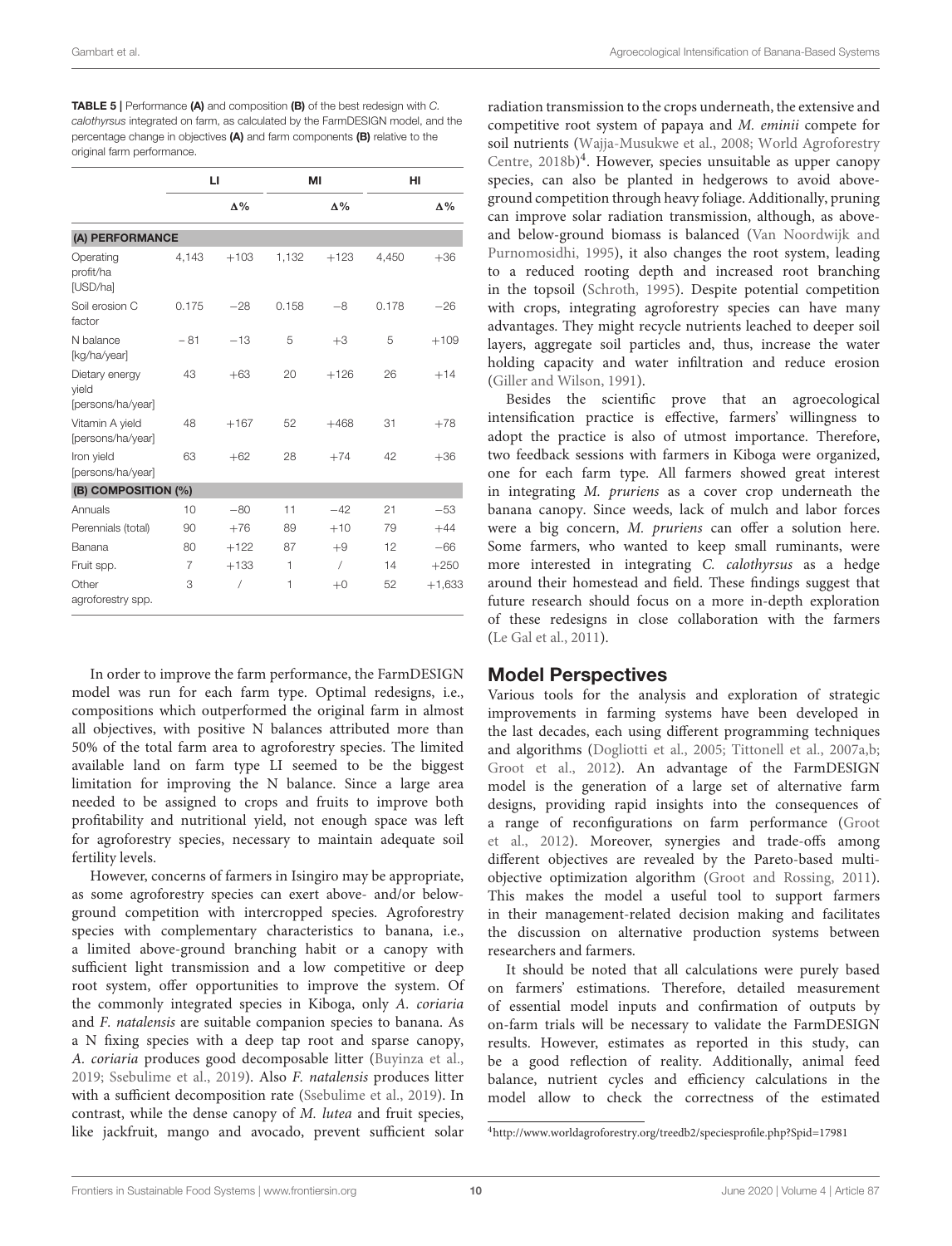material flows at the core of the model. Hence, the FarmDESIGN model is a suitable tool to determine the overall performance given the entangled system variables and reduces the need for risky, costly and time-consuming trial and error experiments.

# **CONCLUSION**

As the agroecological and socio-economic constraints faced by farmers differ a lot between and even within the same geographic locations, the adoption potential of new technologies depends on each individual. Farm size, location and orientation (market vs. home-consumption) were the major factors influencing the number and type of adopted AEI practices on farm. While in Kiboga (Central Uganda, 1,210 m.a.s.l.; 1,200 mm/year; small to medium sized farms; home-consumption) farms tended to be more diverse, farmers in Isingiro (SW Uganda; 1,510 m.a.s.l.; 1,140 mm/year; large sized farms; market oriented) mainly focused on banana monocultures. Unlike in Kiboga, farmers in Isingiro invested in mulch and animal manure and controlled soil erosion by digging water retention ditches, resulting in a more sustainable farming system. In contrast, farms in Kiboga were relatively profitable, but soil quality parameters forecast unsustainable farming practices. Banana, as the major cash crop, was of key importance for the overall farm performance, in particular for the operating profit, vitamin A yield and reduction of soil erosion. Agroforestry species were fundamental to improve the N balance, requiring a coverage of at least 50% to obtain positive N balances. Composition changes, suggested by the FarmDESIGN model, allowed to double or even quadruple the operating profit, increase the nutritional yield by 5% to 180% and improve the sustainability by 10% to 30%. We conclude that the FarmDESIGN model is a useful tool to evaluate ex ante the impact of integrating theoretical promising species on farm performance and shows potential to be used as a tool in support of agricultural policy measures.

# **REFERENCES**

- <span id="page-10-0"></span>Abele, S., Twine, E., and Legg, C. (2007). Food Security in Eastern Africa and the Great Lakes. Ibadan, Nigeria: IITA.
- <span id="page-10-7"></span>Alvarez, S., Paas, W., Descheemaeker, K., Tittonell, P., and Groot, J. C. J. (Eds.). (2014). Constructing Typologies, a Way to Deal with Farm Diversity: General Guidelines for the Humidtropics. Report for the CGIAR Research Program on Integrated Systems for the Humid Tropics. Plant Sciences Group, Wageningen University, Netherlands.
- <span id="page-10-4"></span>Alvarez, S., Timler, C. J., Michalscheck, M., Paas, W., Descheemaeker, K., Tittonell, P., et al. (2018). Capturing farm diversity with hypothesis-based typologies: an innovative methodological framework for farming system typology development. PLoS ONE 13:e0194757. doi: [10.1371/journal.pone.0194757](https://doi.org/10.1371/journal.pone.0194757)
- <span id="page-10-1"></span>Bazira, H., Bekunda, M. A., and Tenywa, J. S. (1997). Decomposition characteristics of mixed grass and banana residues and their effects on banana plant performance. African Crop. Sci. Conf. Proc. 3, 421–428.
- <span id="page-10-2"></span>Bekunda, M., and Manzi, G. (2003). Use of the partial nutrient budget as an indicator of nutrient depletion in the highlands of southwestern Uganda. Nutr. Cycl. Agroecosystems [67, 187–195. doi: 10.1023/A:102550940](https://doi.org/10.1023/A:1025509400226) 0226

# DATA AVAILABILITY STATEMENT

The raw data supporting the conclusions of this article will be made available by the authors, without undue reservation, to any qualified researcher.

# AUTHOR CONTRIBUTIONS

WO, RS, RR, and GB supervised the experiments. CG and WO performed the experiments and analyzed the data. CG, WO, RS, and JG wrote the manuscript. All authors reviewed and approved the final manuscript.

# FUNDING

The authors thank all donors who supported this work through their contributions to the CGIAR Fund [\(http://www.cgiar.org/](http://www.cgiar.org/who-we-are/cgiar-fund/fund-donors-2/) [who-we-are/cgiar-fund/fund-donors-2/\)](http://www.cgiar.org/who-we-are/cgiar-fund/fund-donors-2/), and in particular to the CGIAR Research Program Roots, Tubers and Bananas (RTB-CRP). We acknowledge VLIR-UOS for the financial support during the research stay of CG in Uganda. We are grateful for the financial support from the Belgian Directorate General for Development through the Consortium for Improving Agriculture-based Livelihoods in Central Africa (CIALCA).

# ACKNOWLEDGMENTS

We would like to thank Francis Kwezi, Frederik Mabirizi, and Perex Mujuzi for the smooth organization of the fieldwork. The interviewed farmers in Kiboga and Isingiro are gratefully acknowledged for their participation in this study.

# SUPPLEMENTARY MATERIAL

<span id="page-10-6"></span>The Supplementary Material for this article can be found [online at: https://www.frontiersin.org/articles/10.3389/fsufs.](https://www.frontiersin.org/articles/10.3389/fsufs.2020.00087/full#supplementary-material) 2020.00087/full#supplementary-material

- <span id="page-10-11"></span>Buyinza, J., Muthuri, C. W., Downey, A., Njoroge, J., Denton, M. D., and Nuberg, I. K. (2019). Contrasting water use patterns of two important agroforestry tree species in the Mt elgon region of Uganda. Aust. For. 82, 1–9. doi: [10.1080/00049158.2018.1547944](https://doi.org/10.1080/00049158.2018.1547944)
- <span id="page-10-3"></span>Côte, F., Tomekpe, K., Staver, C., Depigny, S., Lescot, T., and Markham, R. (2010). Agro-ecological intensification in banana and plantain (Musa spp.): an approach to develop more sustainable cropping systems for both smallholder farmers and large-scale commercial producers. Acta Hortic. 879, 457–464. doi: [10.17660/ActaHortic.2010.879.50](https://doi.org/10.17660/ActaHortic.2010.879.50)
- <span id="page-10-8"></span>CABI (2018). Invasive Species Compendium. CABI. Available online at: [https://](https://www.cabi.org/isc/) [www.cabi.org/isc/](https://www.cabi.org/isc/) (accessed November 13, 2018).
- <span id="page-10-10"></span>Chapoto, A., Mabiso, A., and Bonsu, A. (2013). Agricultural Commercialization, Land Expansion, and Homegrown Large-Scale Farmers: Insights from Ghana. IFPRI Discussion Paper 1286. Washington, DC: International Food Policy Research Institute (IFPRI). doi: [10.2139/ssrn.2343154](https://doi.org/10.2139/ssrn.2343154)
- <span id="page-10-5"></span>Crawley, M. J. (2013). The R Book. 2nd Edn. London: John Wiley and Sons.
- <span id="page-10-9"></span>Dapaah, H. K., Asafu-Agyei, J. N., Ennin, S. A., and Yamoah, C. (2003). Yield stability of cassava, maize, soya bean and cowpea intercrops. J. Agric. Sci. [140, 73–82. doi: 10.1017/S00218596020](https://doi.org/10.1017/S0021859602002770) 02770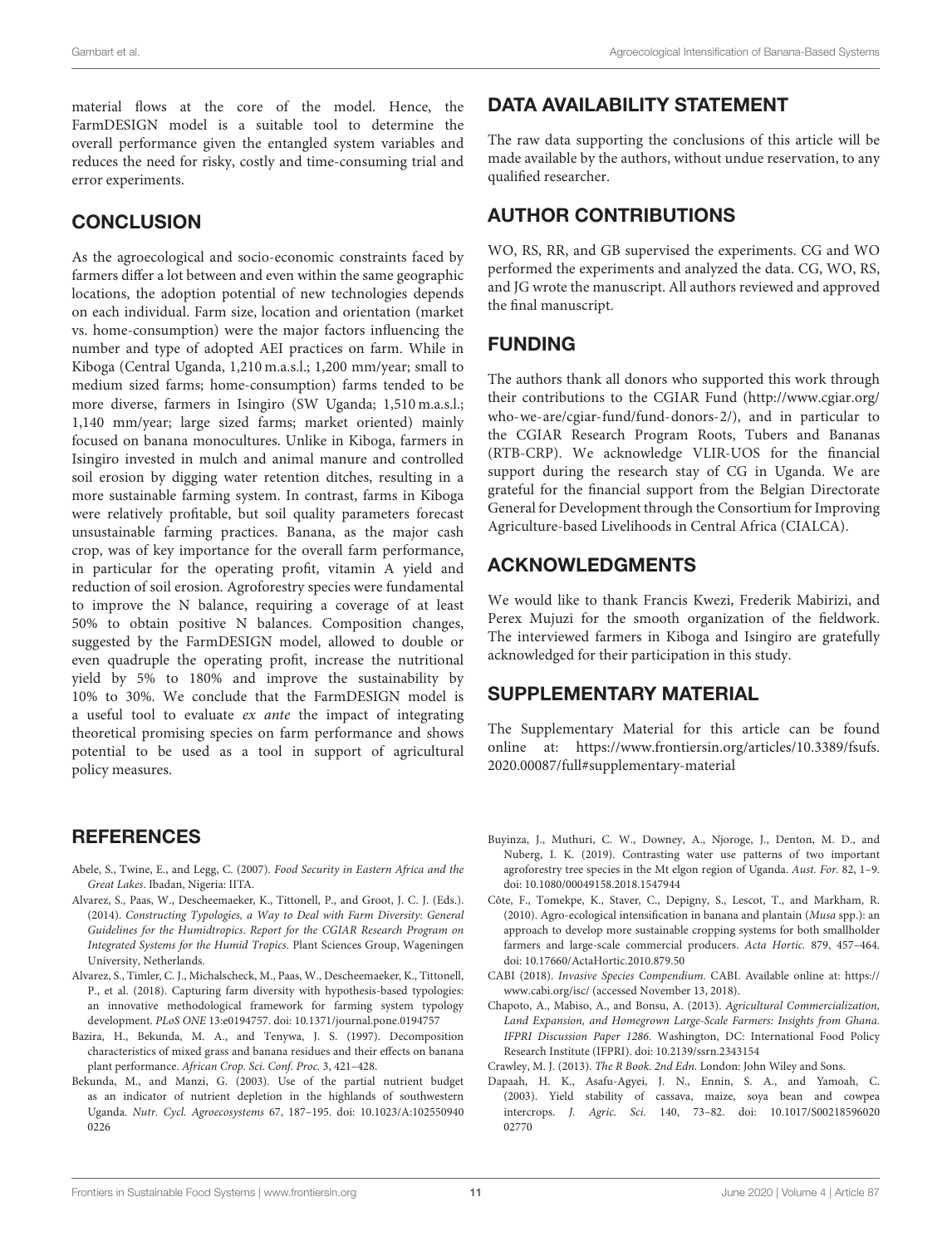- <span id="page-11-24"></span>de Jager, T. I. (2018). Diverging perspectives on diversification - a multi-objective pareto-based optimisation for smallholder farmers under banana xanthomonas wilt (BXW) pressure in Uganda (dissertation). Farming Systems Ecology Group, Wageningen University: Netherlands.
- <span id="page-11-18"></span>Ditzler, L., Komarek, A. M., Chiang, T. W., Alvarez, S., Chatterjee, S. A., Timler, C., et al. (2019). A model to examine farm household trade-offs and synergies with an application to smallholders in Vietnam. Agric. Syst. 173, 49–63. doi: [10.1016/j.agsy.2019.02.008](https://doi.org/10.1016/j.agsy.2019.02.008)
- <span id="page-11-35"></span>Dogliotti, S., Van Ittersum, M. K., and Rossing, W. A. H. (2005). A method for exploring sustainable development options at farm scale: a case study for vegetable farms in South Uruguay. Agric. Syst. 86, 29–51. doi: [10.1016/j.agsy.2004.08.002](https://doi.org/10.1016/j.agsy.2004.08.002)
- <span id="page-11-28"></span>FAO (2001). Strategic Environmental Assessment: an Assessment of the Impact of Cassava Production and Processing on the Environment and Biodiversity. Vol 5. Rome, Italy: Food and Agriculture Organization of the United Nations, International Fund for Agricultural Development.
- <span id="page-11-19"></span>FAO (2005). New\_locClim: Local Climate Estimator. Available online at: [http://](http://www.fao.org/land-water/land/land-governance/land-resources-planning-toolbox/category/details/en/c/1032167/) [www.fao.org/land-water/land/land-governance/land-resources-planning](http://www.fao.org/land-water/land/land-governance/land-resources-planning-toolbox/category/details/en/c/1032167/)[toolbox/category/details/en/c/1032167/](http://www.fao.org/land-water/land/land-governance/land-resources-planning-toolbox/category/details/en/c/1032167/) (accessed March 11, 2019).
- <span id="page-11-3"></span>FAO (2019). FAOSTAT. Available online at: [http://www.fao.org/faostat/en/#data/](http://www.fao.org/faostat/en/#data/CC) [CC](http://www.fao.org/faostat/en/#data/CC) (accessed January 15, 2020).
- <span id="page-11-4"></span>Fermont, A. M., van Asten, P. J. A., and Giller, K. E. (2008). Increasing land pressure in East Africa : the changing role of cassava and consequences for sustainability of farming systems. Agric. Ecosyst. Environ. 128, 239–250. doi: [10.1016/j.agee.2008.06.009](https://doi.org/10.1016/j.agee.2008.06.009)
- <span id="page-11-2"></span>Frison, E., and Sharrock, S. (1999). "The economic, social and nutritional importance of banana in the world," in Bananas and Food Security, eds. C. Picq, E. Fouré, and E. A. Frison (Montpellier, France: International Network for the Improvement of Banana and Plantain), 21–35.
- <span id="page-11-33"></span>Giller, K. E., and Wilson, K. J. (1991). Nitrogen Fixation in Tropical Cropping Systems. Wallingford: CAB International.
- <span id="page-11-9"></span>Gliessman, S. R. (2000). Agroecology: Ecological Processes in Sustainable Agriculture, ed. E. Engels Boca Raton, FL: Lewis Publishers.
- <span id="page-11-0"></span>Gold, C. S., Kiggundu, A., Abera, A. M. K., and Karamura, D. (2002). Diversity, distribution and farmer preference of musa cultivars in Uganda. Exp. Agric. 38, 39–50. doi: [10.1017/S0014479702000145](https://doi.org/10.1017/S0014479702000145)
- <span id="page-11-17"></span>Groot, J. C. J., Oomen, G. J. M., and Rossing, W. A. H. (2012). Multiobjective optimization and design of farming systems. Agric. Syst. 110, 63–77. doi: [10.1016/j.agsy.2012.03.012](https://doi.org/10.1016/j.agsy.2012.03.012)
- <span id="page-11-36"></span>Groot, J. C. J., and Rossing, W. A. H. (2011). Model-aided learning for adaptive management of natural resources: an evolutionary design perspective. Methods Ecol. Evol. 2, 643–650. doi: [10.1111/j.2041-210X.2011.00114.x](https://doi.org/10.1111/j.2041-210X.2011.00114.x)
- <span id="page-11-26"></span>Groot, J. C. J., Rossing, W. A. H., Jellema, A., Stobbelaar, D. J., Renting, H., and Van Ittersum, M. K. (2007). Exploring multi-scale trade-offs between nature conservation, agricultural profits and landscape quality-a methodology to support discussions on land-use perspectives. Agric. Ecosyst. Environ. 120, 58–69. doi: [10.1016/j.agee.2006.03.037](https://doi.org/10.1016/j.agee.2006.03.037)
- <span id="page-11-22"></span>Gutteridge, R. C., and Shelton, H. M. (1994). Forage Tree Legumes in Tropical Agriculture, eds R. C. Gutteridge and H. M. Shelton Wallingford: CAB International.
- <span id="page-11-25"></span>HarvestPlus (2018). Food Composition Table. Available online at: [https://www.](https://www.harvestplus.org/node/562) [harvestplus.org/node/562](https://www.harvestplus.org/node/562) (accessed October 1, 2018).
- <span id="page-11-12"></span>Jassogne, L., Nibasumba, A., Wairegi, L., Baret, P. V., Deraeck, J., Mukasa, D., et al. (2013). "Coffee/banana intercropping as an opportunity for smallholder coffee farmers in Uganda, Rwanda and Burundi," in Banana Systems in the Humid Highlands of Sub-Saharan Africa, eds G. Blomme, P. van Asten, and B. Vanlauwe (Wallingford; Boston: CAB International), 144–149. doi: [10.1079/9781780642314.0144](https://doi.org/10.1079/9781780642314.0144)
- <span id="page-11-27"></span>Kansiime, M. K., van Asten, P., and Sneyers, K. (2018). Farm diversity and resource use efficiency: targeting agricultural policy interventions in East Africa farming systems. NJAS - Wageningen J. Life Sci. 85, 32–41. doi: [10.1016/j.njas.2017.12.001](https://doi.org/10.1016/j.njas.2017.12.001)
- <span id="page-11-16"></span>Karamura, E., Frison, E., Karamura, D. A., and Sharrock, S. (1998). "Banana production systems in eastern and southern Africa," in Bananas and Food Security, eds. C. Picq, E. Fouré, and E. A. Frison (Montpellier, France: International Network for the Improvement of Banana and Plantain), 401–412.
- <span id="page-11-10"></span>Karamura, E. B., Jogo, W., Rietveld, A., Ochola, D., Staver, C., and Tinzaara, W. (2013). Effectiveness of agroecological intensification practices in managing

pests in smallholder banana systems in East and Central Africa. Acta Hortic. 986, 119–126. doi: [10.17660/ActaHortic.2013.986.10](https://doi.org/10.17660/ActaHortic.2013.986.10)

- <span id="page-11-11"></span>Katungi, E., Smale, M., and Tushemereirwe, W. (2006). "Management of banana plantations," in A Baseline Assessment of Banana Production and Management Practices in Uganda - Uganda Country Report, eds. W. Tushemereirwe, F. Bagamba, E. Katungi, E. Kikulwe, D. Karamura, S. Edmeades, et al. (Kampala, Uganda: Makerere University), 50–60.
- <span id="page-11-23"></span>Kongkijthavorn, S. (2017). Towards sustainable banana production in Central Uganda : Assessing four alternative banana cropping systems (dissertation). Farming Systems Ecology Group, Wageningen University: Netherlands.
- <span id="page-11-29"></span>Kuivanen, K. S., Alvarez, S., Michalscheck, M., Adjei-Nsiah, S., Descheemaeker, K., Mellon-Bedi, S., et al. (2016). Characterising the diversity of smallholder farming systems and their constraints and opportunities for innovation: a case study from the Northern Region, Ghana. NJAS - Wageningen J. Life Sci. 78, 153–166. doi: [10.1016/j.njas.2016.04.003](https://doi.org/10.1016/j.njas.2016.04.003)
- <span id="page-11-34"></span>Le Gal, P., Dugué, P., Faure, G., and Novak, S. (2011). How does research address the design of innovative agricultural production systems at the farm level? A review. Agric. Syst. 104, 714–728. doi: [10.1016/j.agsy.2011.07.007](https://doi.org/10.1016/j.agsy.2011.07.007)
- <span id="page-11-8"></span>Meya, A. I., Ndakidemi, P. A., Mtei, K. M., Swennen, R., and Merckx, R. (2020). Optimizing soil fertility management strategies to enhance banana production in volcanic soils of the Northern Highlands, Tanzania. Agronomy 10, 289–309. doi: [10.3390/agronomy10020289](https://doi.org/10.3390/agronomy10020289)
- <span id="page-11-13"></span>Mpiira, S., Staver, C., Kagezi, G. H., Wesiga, J., Nakyeyune, C., Ssebulime, G., et al. (2013). "The use of trees and shrubs to improve banana productivity and production in Central Uganda: An analysis of the current situation," in Banana systems in the humid highlands of Sub-Saharan Africa, eds. G. Blomme, P. van Asten, and B. Vanlauwe (Wallingford; Boston, USA: CAB International), 150–157. doi: [10.1079/9781780642314.0150](https://doi.org/10.1079/9781780642314.0150)
- <span id="page-11-21"></span>Murtagh, F., and Legendre, P. (2014). Ward's hierarchical clustering method: clustering criterion and agglomerative algorithm. J. Classif. 31, 274–295. doi: [10.1007/s00357-014-9161-z](https://doi.org/10.1007/s00357-014-9161-z)
- <span id="page-11-1"></span>Němečková, A., Christelová, P., CíŽková, J., Nyine, M., and Van den houwe, I., Svačina, R., et al. (2018). Molecular and cytogenetic study of East African highland banana. Front. Plant Sci. 9:1371. doi: [10.3389/fpls.2018.01371](https://doi.org/10.3389/fpls.2018.01371)
- <span id="page-11-14"></span>Ocimati, W., Karamura, D., Rutikanga, A., Sivirihauma, C., Ndungo, V., Ntamwira, J., et al. (2013). "Agronomic practices for musa across different agro-ecological zones in burundi, eastern democratic republic of congo and rwanda," in Banana Systems in the Humid Highlands of Sub-Saharan Africa, eds G. Blomme, P. van Asten, and B. Vanlauwe (Montpellier, France: CAB International), 175–190. doi: [10.1079/9781780642314.0175](https://doi.org/10.1079/9781780642314.0175)
- <span id="page-11-20"></span>Otte, M. J., and Chilonda, P. (2002). Cattle and Small Ruminant Production Systems in Sub-Saharan Africa - A Systemic Review. Rome, Italy: Food and Agriculture Organization of the United Nations.
- <span id="page-11-32"></span>Schroth, G. (1995). Tree root characteristics as criteria for species selection and systems design in agroforestry. Agrofor. Syst. 30, 125–143. doi: [10.1007/BF00708917](https://doi.org/10.1007/BF00708917)
- <span id="page-11-30"></span>Sileshi, G., Akinnifesi, F. K., Ajayi, O. C., Chakeredza, S., Kaonga, M., and Matakala, P. W. (2007). Contributions of agroforestry to ecosystem services in the miombo eco-region of eastern and southern Africa. African J. Environ. Sci. Technol. 1, 68–80. Available online at: [https://www.ajol.info/index.php/ajest/](https://www.ajol.info/index.php/ajest/article/view/135037) [article/view/135037](https://www.ajol.info/index.php/ajest/article/view/135037)
- <span id="page-11-15"></span>Ssebulime, G., Kagezi, G., Nyombi, K., Mpiira, S., Kucel, P., Byabagambi, S., et al. (2017). Farmers' knowledge of the banana (Musa spp.) agroforestry systems in Kiboga district, central Uganda. Afr. J. Food Agric. Nutr. Dev. 17, 12556–12572. doi: [10.18697/ajfand.80.16395](https://doi.org/10.18697/ajfand.80.16395)
- <span id="page-11-31"></span>Ssebulime, G., Nyombi, K., Kagezi, G., Mpiira, S., Byabagambi, S., Tushemereirwe, W., et al. (2019). Assessing the potential of trees to sustain soil fertility in the banana agroforestry system in Uganda. Agroecol. Sustain. Food Syst. 43, 662–677. doi: [10.1080/21683565.2019.1566190](https://doi.org/10.1080/21683565.2019.1566190)
- <span id="page-11-5"></span>Stoorvogel, J. J., and Smaling, E. M. A. (1990). Assessment of Soil Nutrient Depletion in Sub-Saharan Africa: 1983–2000. Wageningen, Netherlands: The Winand Staring Centre.
- <span id="page-11-6"></span>Tinzaara, W., Kiggundu, A., Gold, C. S., Tushemereirwe, W. K., and Karamura, E. B. (2009). Management options for highland banana pests and diseases in East and Central Africa. Outlooks Pest Manag. 20, 204–209. doi: [10.1564/20oct04](https://doi.org/10.1564/20oct04)
- <span id="page-11-7"></span>Tinzaara, W., Stoian, D., Ocimati, W., Kikulwe, E., Otieno, G., and Blomme, G. (2018). "Challenges and opportunities for smallholders in banana value chains," in Achieving Sustainable Cultivation of Bananas, eds. G. H. J. Kema